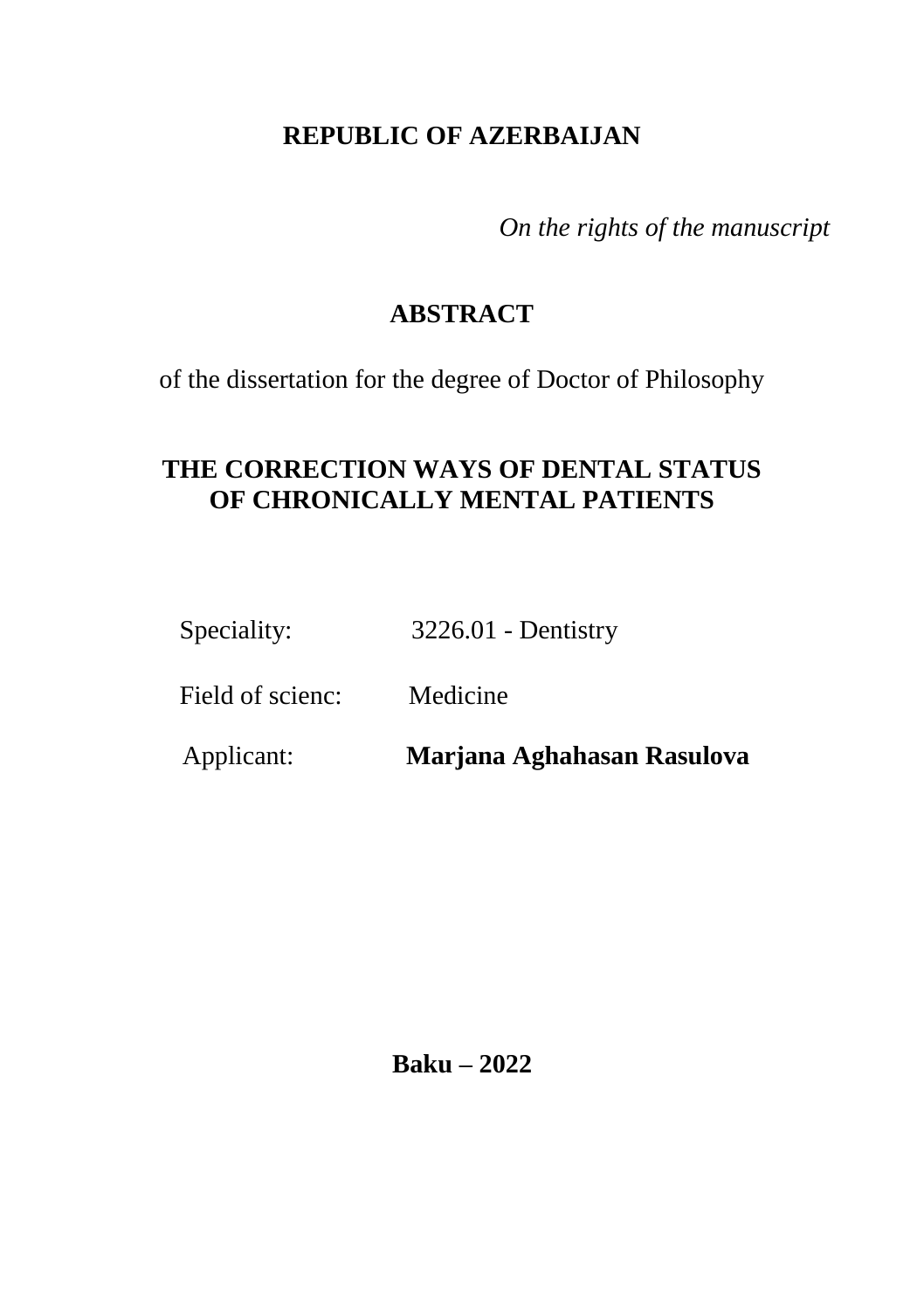The work was performed at the Prosthodontics Department  $\alpha$ f  $S<sub>1</sub>$  supervisor: doctor of medical sciences, professor:  $P$ 

Scientific supervisor:

doctor of medical sciences, professor **Rizvan Mohsum Mammadov** 

Official opponents:

**Tamara Hacibaba Huseynova**

doctor of medical sciences, professor<br>**Afat Rashid Aghazada** 

phd in medicine **Tahir Rauf Vazirov**

Dissertation council ED 2.05 of Supreme Attestation Commission under the President of the Republic of Azerbaijan operating at the basis of the Azerbalian Medical University.

Chairman of the Dissertation council: doctor of medical sciences, professor \_\_\_\_\_\_\_\_\_\_\_\_\_\_\_\_\_\_\_\_\_\_ **Garay Chingiz Garaybayli** Scientific secretary of the Dissertation council: doctor of medical sciences, professor \_\_\_\_\_\_\_\_\_\_\_\_\_\_\_\_\_\_\_\_\_\_\_ **Agha Chingiz Pashayev**  $h$ airman/of the scientific seminar doctor of medical sciences, professor **Rana Gurban Aliyeva**<br> **Rana Gurban Aliyeva**<br> **Rana Gurban Aliyeva**<br> **Rana Gurban Aliyeva** zerbaycan Tibb Universitetinin **FLMİ KATİBİ** fibb elmləri doktoru, professor  $06.05 - 22$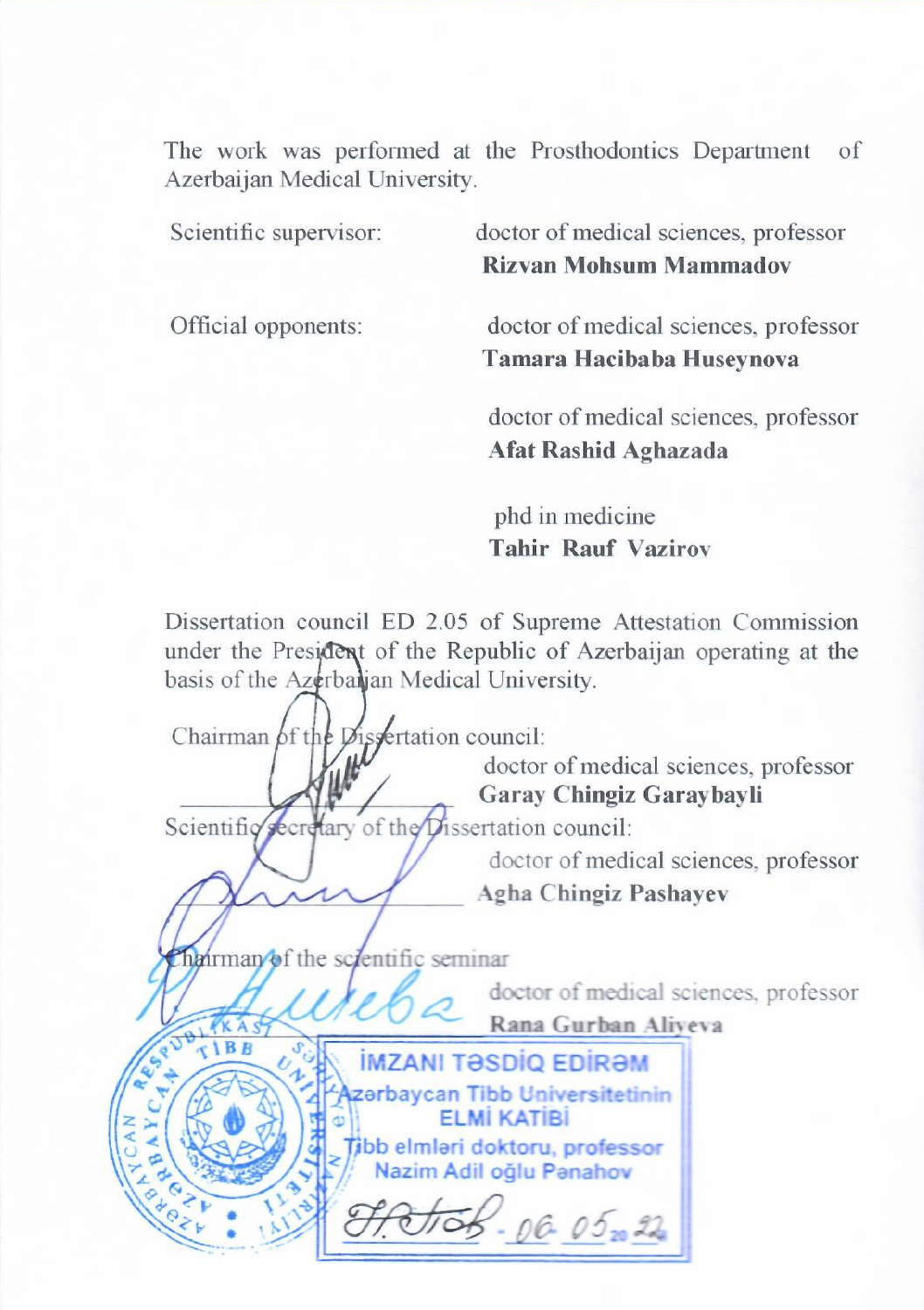#### **GENERAL DESCRIPTION OF WORK**

**Actuality of the problem:** The organs and tissues of the oral cavity inflammatory diseases are often the first clinical sign of pathology (neuroendocrine, hematopoietic, digestive, cardiovascular systems, etc.). The quality of inpatient and outpatient care for patients with mental disorders remains low, due to the lack of certain standards and specifics of dental care for this group of patients despite modern advances in the development of new methods for diagnosing and treating dental diseases  $1,2,3$ .

Some causative factors in this contingent of patients (lack of oral care, especially when the course of mental illness worsens, negative changes in the composition of saliva and its acidity) significantly increase the risk of exacerbation of odontogenic foci of infection, thus contributing, especially against the background of a worsening course of mental illness and long-term use of psychotropic drugs, the spread and aggravation of the pathological process in various organs and tissues of the oral cavity  $4.5$ .

1. Kumar, PS From focal sepsis to periodontal medicine: A century of exploring the role of the oral microbiome in systemic disease. J Physiol. -2017. № 595. р 465-476.

\_\_\_\_\_\_\_\_\_\_\_\_\_\_\_\_\_\_\_\_\_\_\_\_

- 2. Spector A, Postolache TT, Akram F, Scott AJ, Wadhawan A, Reynolds MA. Physiological stress: A predisposing and exacerbating factor in periodontitis. Curr Oral Health Rep – 2020. № 7. p 208-215.
- 3. Warren, KR et al. Role of chronic stress and depression in periodontal diseases. periodontol. - 2014. № 2000(64). р 127-138.
- 4. Cademartori, MG, Gastal, MT, Nascimento, GG, Demarco, FF & Corrêa, MB Is depression associated with oral health outcomes in adults and elders? A systematic review and meta-analysis. Clin. Oral Invest. - 2018. № 22. р 2685-2702.
- 5. Kohn, JN et al. Differing salivary microbiome diversity, community and diurnal rhythmicity in association with affective state and peripheral inflammation in adults. Brain Behav.Immun. - 2020. № 87. р 591-602.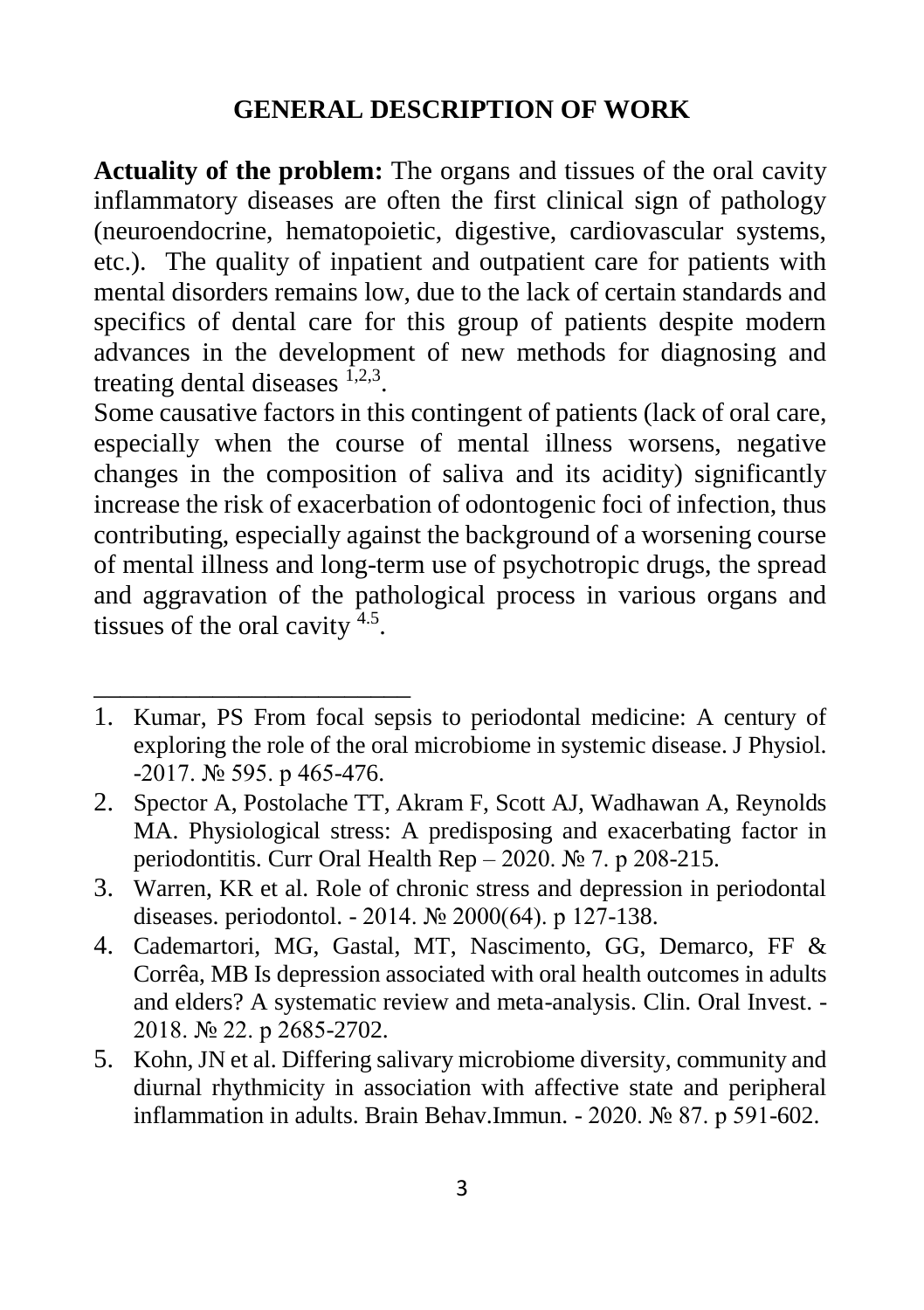The so long-term use of tranquilizers, antidepressants, anticonvulsants causes the disorders of the endocrine, autonomic nervous system, metabolic processes, salivation, etc. in patients. Thus drawing the attention of modern science. The study of the essence of the genesis of many dependent diseases of the organs and tissues of the development of complex and effective therapeutic and preventive measures against this background. Continues to occupy an important place in practical dentistry.

**Object of study:** Patients with mental disorders (schizophrenia and other mental disorders) who are on inpatient treatment in the Psychiatric Hospital of the Ministry of Health of the Republic of Azerbaijan.

**The aim of the study**: to increase the efficiency of diagnosis, prevention and treatment of major dental diseases in patients with chronic mental pathology.

### **Research objectives**:

- 1. The determine the incidence of caries in patients with chronic mental illness who are in hospital.
- 2. The conduct a comparative structural analysis of the severity of pathological processes in the hard and soft tissues of the oral cavity in patients with chronic mental illness, depending on the duration of the course of the underlying disease and the intake of psychotropic drugs.
- 3. To determine the severity of the underlying mental pathology, as well as the effect of potent drugs used in the treatment on the intensity of the spread of caries and inflammatory diseases of periodontal tissues.
- 4. The based on the determination of the required volume and type of dental care for patients with chronic mental disorders to develop measures to increase the level of their dental rehabilitation.

### **Research methods:**

- measurement of salivation rate
- pH measurement of saliva
- microbiological and biochemical examination of saliva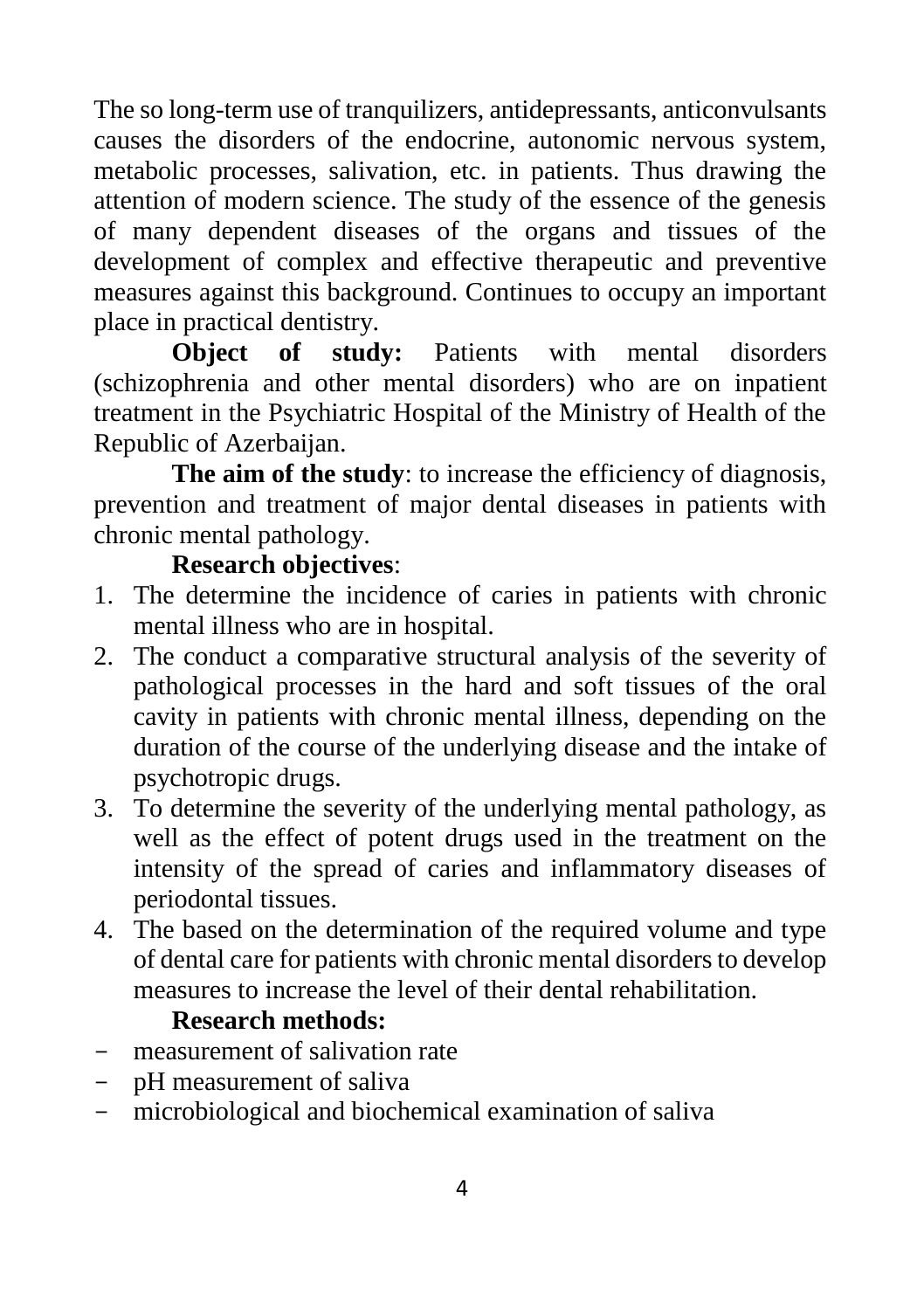- clinical examination of patients, also using the OHIP-14 questionnaire
- statistical processing of the received data

# **The main provisions of the dissertation submitted for**

# **defense:**

- The duration of the course and the severity of mental illness is the main reason that affects the prevalence and intensity of the main dental diseases - dental caries and periodontal disease.
- The dental status of patients with schizophrenia is characterized by a high index of prevalence and intensity of dental caries and the presence of a large number of carious and extracted teeth.
- The hygienic condition of the PHP oral cavity in patients with schizophrenia was assessed as unsatisfactory.
- A decrease in the rate of salivation, a shift in the pH of saliva to the acid side, and an increase in the viscosity of the oral fluid contribute to the development of a high level of intensity of dental caries and inflammatory periodontal diseases in mental patients.
- The higher the daily dose of potent drugs, the higher the viscosity of the oral fluid and the lower the rate of saliva.

# **Scientific novelty of the study:**

- assessed the clinical and epidemiological situation, studied and assessed the prevalence of major dental diseases in people with chronic mental illness treated psychiatric hospitals.
- based on the study of the structure of dental pathologies (the state of periodontal tissues and oral mucosa, the presence of caries and non carious lesions of the teeth), as well as defects in the dentition and deformities of the dentoalveolar system, an assessment was made of the need of the examined mental patients in various types of dental care.
- measures have been developed to improve the level of dental rehabilitation of patients with chronic mental disorders who take psychotropic drugs for a long time.

# **The practical significance of the study:**

1. Evaluation of the impact of psychotropic drugs on the state of organs and tissues of the oral cavity will make it possible to make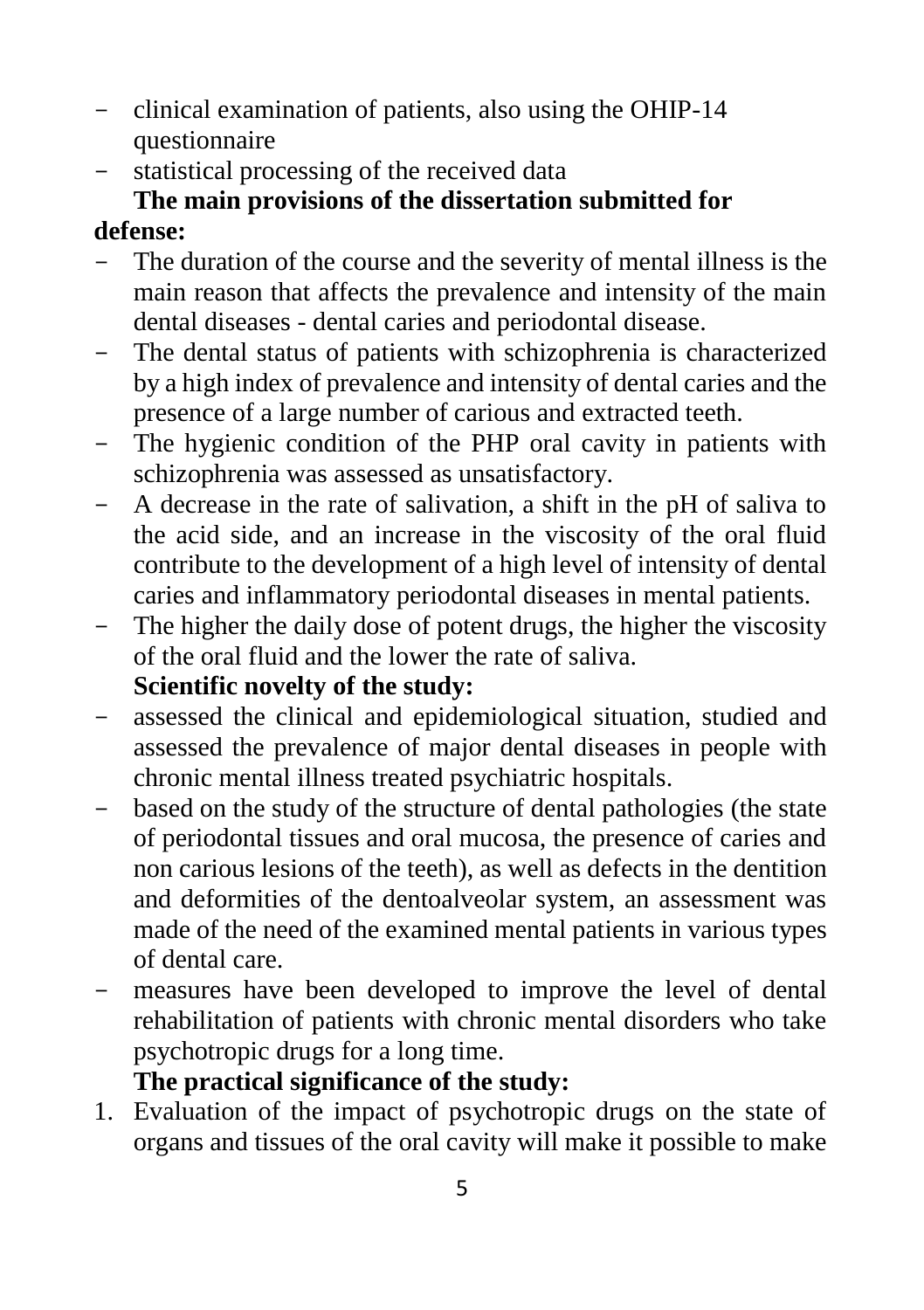timely adjustments to the prevention of major dental diseases in patients with chronic mental disorders.

- 2. Determination of the degree of influence of the psychological characteristics of patients on the attitude to ongoing therapeutic and preventive measures will allow us to evaluate the effectiveness of various methods and means of conservative therapy in the provision of specialized dental care to patients with chronic mental disorders who have been taking psychotropic medications for a long time.
- 3. Increasing the effectiveness of complex therapy based on the combined use of professional oral hygiene, sanitation and effective anti-inflammatory hygiene products will improve the dental status, improve the quality of life, the level of rehabilitation and social adaptation of patients with chronic mental illness.

**Approbation of the study results:** The main provisions of the dissertation were reported and discussed at the conferences: "Azərbaycanda anatomiya məktəbinin banisi Əməkdar Elm Xadimi prof.Kamil Əbdül-Salam oğlu Balakişiyevin anadan olmasının 110 illik yubileyinə həsr olunmuş Beynəlxalq elmi konfrans" 2016; "Eurasian Scientific Association" Effective Research of Modernity XXXII International Scientific Conference, 2017; Materials of the All-Ukrainian scientific-practical conference of young scientists, "medical science in the practice of health care" Poltava, 17 leaf fall of the year, 2017.

The dissertation materials were discussed at an extended meeting of the Department of Orthopedic Dentistry with the participation of employees of other specialized departments of the Azerbaijan Medical University (27.01.2022, protocol No. 30), a scientific seminar operating under the Dissertation Council ED 2.05 (18.03.2022, protocol No. 14).

**Implementation into practice:** The results of this study have been introduced into the educational practice of the AMU Dental Clinic, as well as the Psychiatric Hospital of the Ministry of Health of the Republic of Azerbaijan.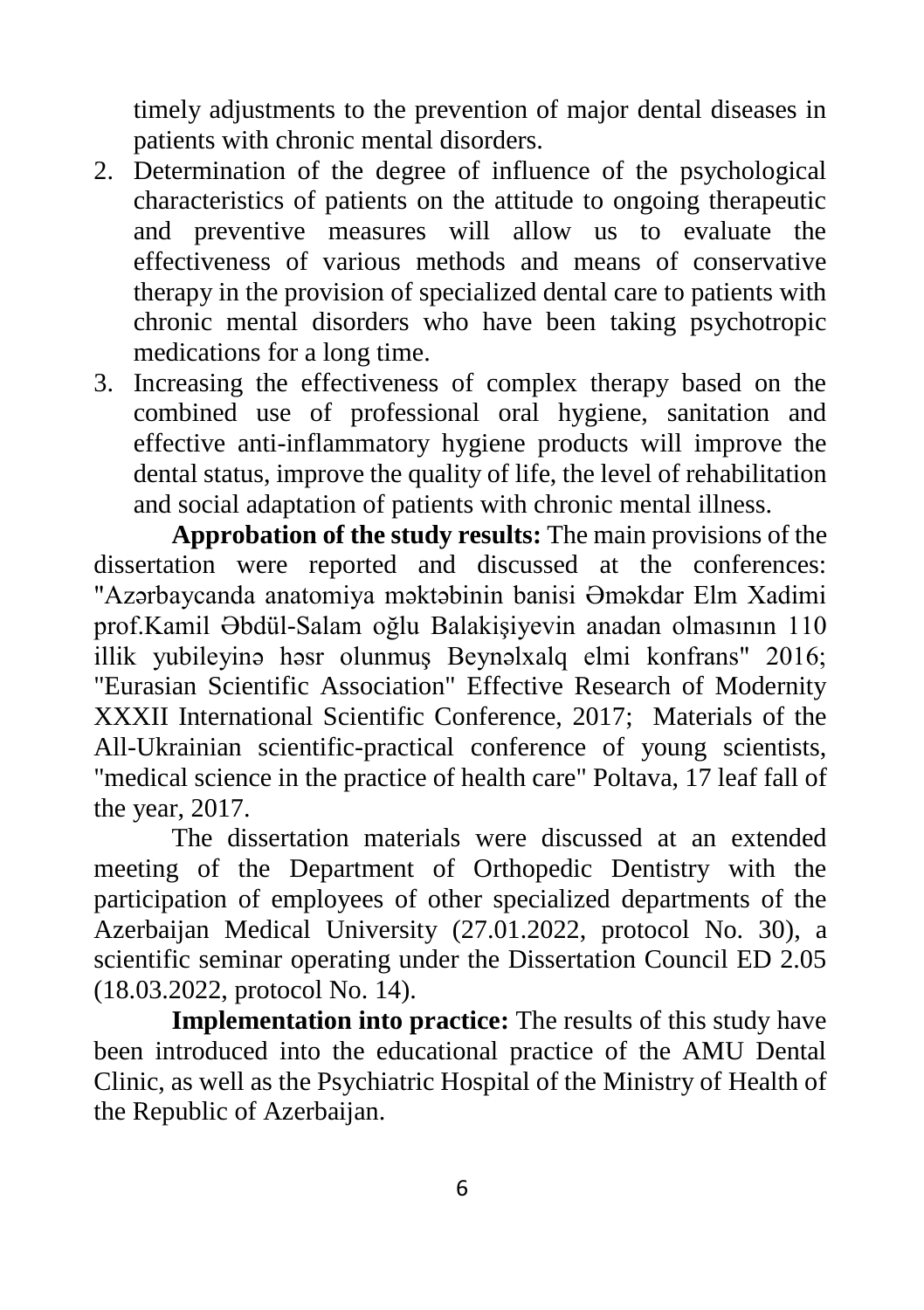**Name of facility where the research was implemented:** The research work was carried out on the basis of the Dental Clinic of the AMU, as well as the Psychiatric Hospital of the Ministry of Health of the Republic of Azerbaijan, and also the Research Center of the AMU.

**Publications**. On the topic of the dissertation, 10 scientific papers were published, in publishing houses recommended by the Higher Attestation Commission, of which 7 articles and 3 theses, including 4 articles and 2 theses in foreign journals

**The volume and structure of the dissertation.** The dissertation is presented on 175 pages of computer text (218115 characters) and consists of an introduction (9760 characters), a literature review (40360 characters), a description of the material and research methods (11632 characters), chapters of the results own research and their discussion (117118 characters), conclusion, conclusions and practical recommendations (39285 characters), a list of scientific literature (22 pages) containing 192 authors, both domestic and foreign. The dissertation includes 25 tables, 23 graphs.

#### **THE MATERIAL AND THE METHOD OF STUDY**

For the purpose of a comprehensive clinical study (assessment of dental, somatic and psychological status), optimization of therapy methods and determination of the main directions for organizing specialized dental care for patients with mental illness:

 This study was conducted from 2016 to 2018 on the basis of the AMU Dental Clinic, where practically healthy individuals without general somatic pathology were selected, who made up the control group, and the Psychiatric Hospital of the Ministry of Health of the Republic of Azerbaijan, where patients with schizophrenia and patients with other mental disorders were examined. At the first stage, a group of adult (20-45 years old) patients was identified by a continuous non-selective method in the departments of the above hospital, who were provided with specialized dental care.

 Examination methods: a conversation and dental diagnostics were conducted with patients to increase the level of knowledge and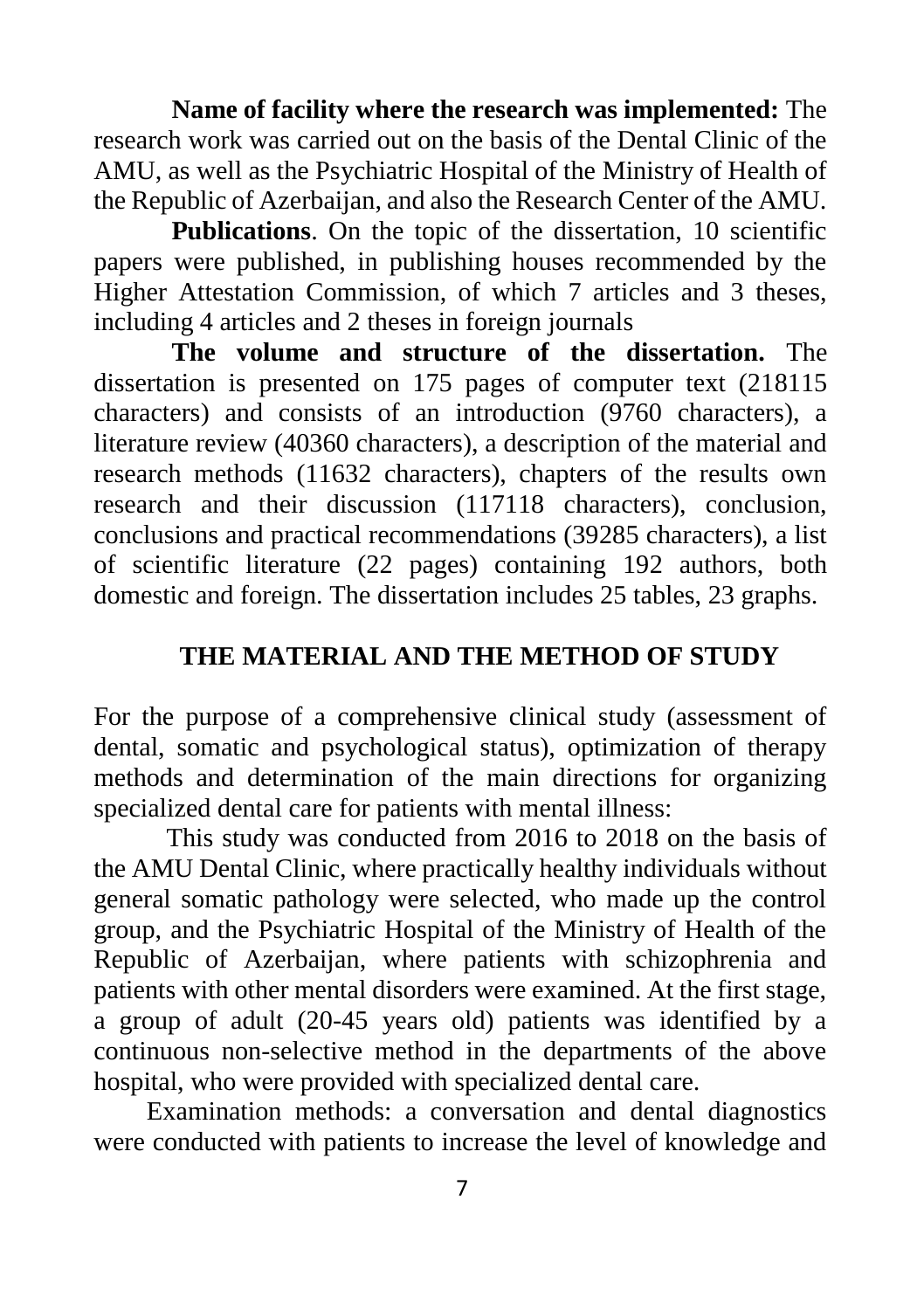skills in hygienic oral care, hygienic and periodontal indices were used to assess the hygienic state of the oral cavity and periodontal tissues, according to the criteria for the international classification of diseases ICD-10, according to which patients the diagnosis of "schizophrenia, schizotypal and delusional disorders" or various types of borderline mental disorders, as well as epilepsy, congenital dementia, was established. The study of mental status using clinical and psychological methods (scales for assessing the level of reactive and personal anxiety Spielberger-Khanin (1970), the prevalence and intensity of inflammatory-destructive periodontal diseases, caries (DMF index).

 The state of periodontal tissues was assessed using the Silnessa-Loe hygienic index to determine the amount of plaque in the gingival region and the Russell index (Pl) to determine the intensity and prevalence of the inflammatory reaction of the periodontal tissues. To determine the prevalence and intensity of periodontal tissue damage by inflammatory processes and to identify the need for the examined patients in complex treatment, the CPITN index was used. processed by the method of variation statistics.

 To characterize a group of homogeneous units, their arithmetic mean values (M), its standard error (m) and the range of changes (minmax) were determined.

For statistical data processing, a non-parametric U test (Wilcoxon-Mann-Whitney) and a parametric Student's t test were used as a method for assessing differences in indicators. Statistical difference between groups was considered significant at p<0.05. Statistical processing of the obtained data was carried out on a personal computer using modern software - the Microsoft Excel 2007 spreadsheet editor and the Statistica 7.0.

#### **THE RESULTS AND THE DISCUSSION**

Serious disordrs that occur in the presence of favorable conditions in the oral cavity, often due to the formation of odontogenic foci of chronic infection and a decrease in the immunological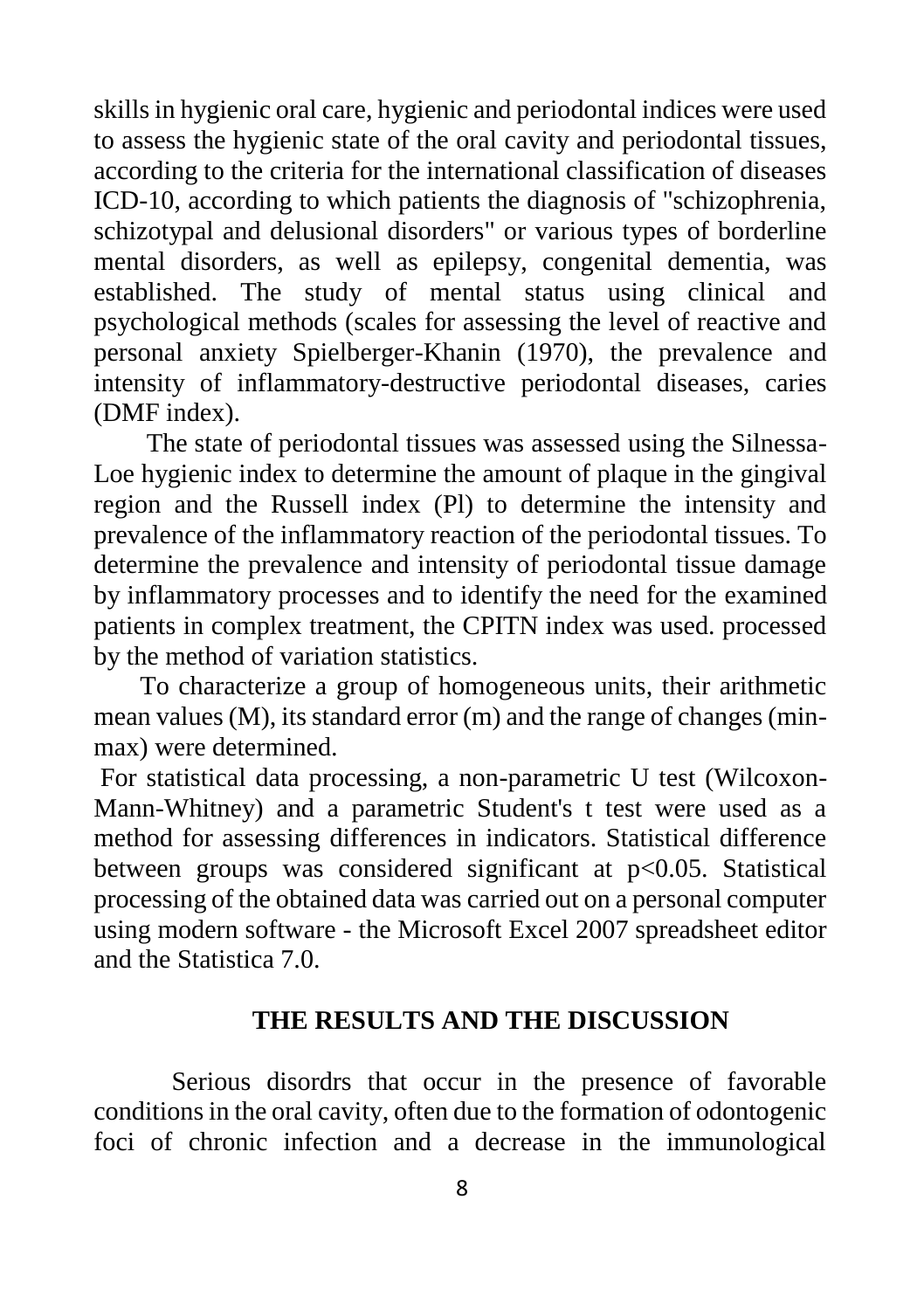reactivity of the body, have a negative impact on the course of the general organism pathology itself. In this scientific and practical field of modern medicine, specialists of various profiles are of particular interest in studying the mechanisms of development and course of inflammatory diseases of the oral cavity, in particular, various forms of periodontal disease and caries in patients with various mental disorders. Long-term use of psychotropic drugs (tranquilizers, antipsychotics, antidepressants) in the study group of patients have a side effect on the functional state of some vital organs and body systems, causing destructive changes in the autonomic nervous system, metabolic processes, in the endocrine system, simultaneously against the background of changes in the immunological status of the patient recorded deep pathological changes in the oral cavity. Pathological changes in the oral cavity in mental patients are more often noted due to poor care and prolonged treatment and being in specialized medical institutions, that is. psychiatric hospitals. At the same time, the severity of the main dental diseases is significantly affected by the severe course of general somatic pathology. pronounced clinical manifestations and negative symptoms, that is, against the background of a more pronounced decrease in immunological reactivity, dental pathologies are even more pronounced. Examination, diagnosis and treatment of such patients by a dentist. A visit by these patients to a dentist, which is always accompanied by increased anxiety, which is one of the most striking examples of emotional stress that complicates the implementation of therapeutic and preventive measures and various medical manipulations, enhances and exacerbates the already existing neuropsychiatric disorders. When comparing the statistical data on the prevalence and intensity of various forms of inflammatory-destructive diseases of periodontal tissues, it was found that in a sample of patients with mental disorders, chronic generalized periodontitis of moderate severity compared with a mild form occurs much more often (p <0.001) (table 1).

 An almost similar picture was observed in the frequency of detection of periodontopathies of the most severe degree, which are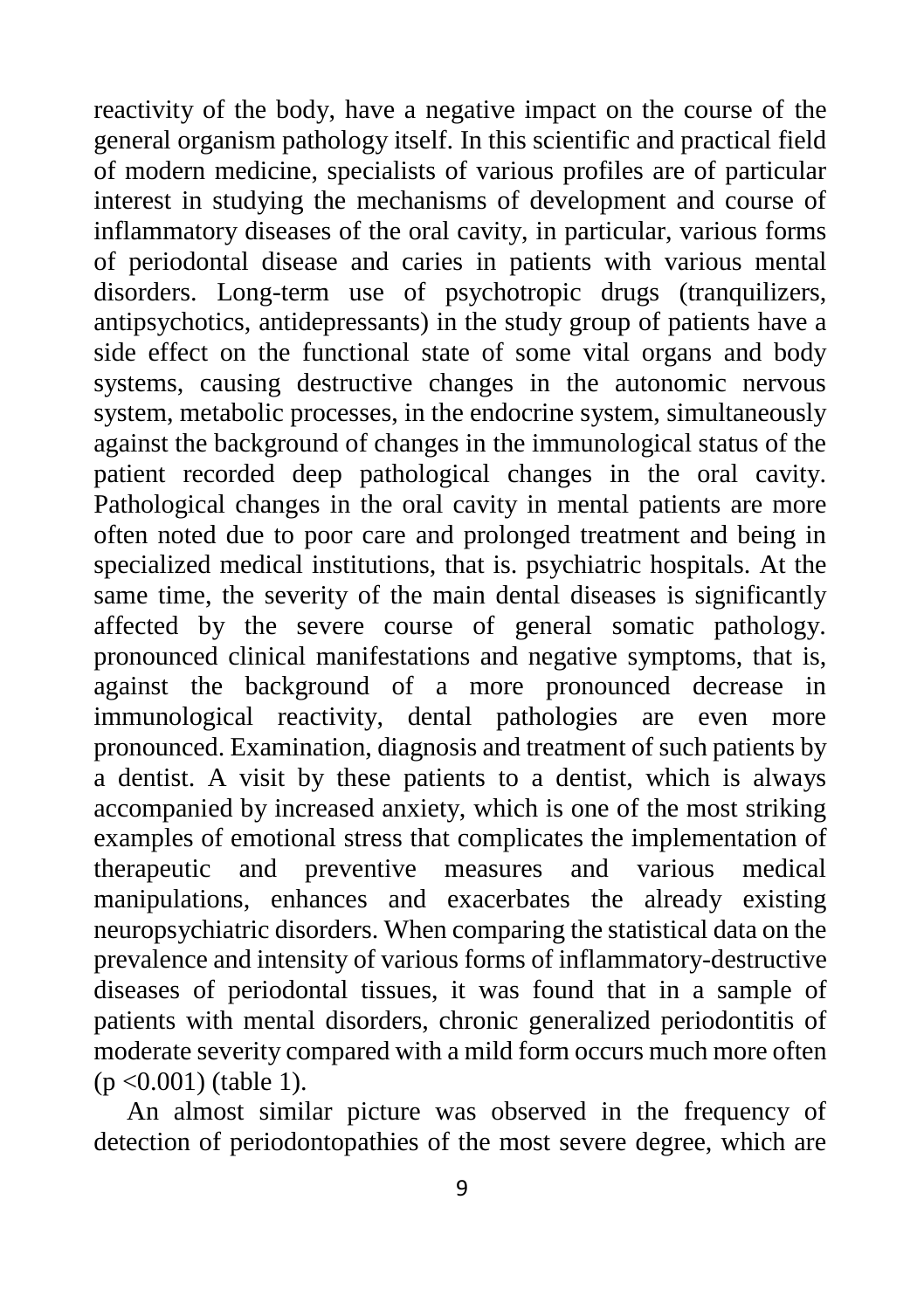characterized by the presence of deep pathological periodontal character pockets.

Severe periodontitis occurs in patients with chronic mental disorders significantly more often than in the control group. In the group of patients with the studied mental disorders, a significantly very low incidence of a mild form of pathological changes in the soft and hard peridental tissues of periodontitis was found (1.80.90%,respectively).

**Table 1.**

| Indicators     | Frequency occurrence of group<br>$(n=220)$ |                 |  |
|----------------|--------------------------------------------|-----------------|--|
|                | abs.                                       | %               |  |
| Severe degree  | 30                                         | $13,6{\pm}2,31$ |  |
|                |                                            | (p<0,001)       |  |
| Average degree | 42.                                        | $19,1 \pm 2,65$ |  |
|                |                                            | p<0,001         |  |
| Mild degree    |                                            | $1,8+0,90$      |  |

#### **The occurrence of different degrees of severity of periodontitis**

**Note**: p is the level of significance of the difference relative to mild degree

The obtained statistical data testified to the high level of need of the examined somatic patients, who use potent chemicals in basic therapy, in therapeutic dental care, and also revealed serious shortcomings and errors in its provision by the time of these studies. In the course of clinical observations in the main group, a rather high need for orthopedic treatment, that is, in various types of prosthetics, was also recorded in the main group, since the sum of the elements characterizing the number of extracted teeth averaged a very high figure for all examined. In general, the obtained indicators differ in the age aspect by sufficient heterogeneity. Below are data on the prevalence and intensity of inflammatory-destructive periodontal diseases, digital values of the DMF index and its various components in patients with schizophrenia, with borderline mental disorders and healthy individuals (graph 1).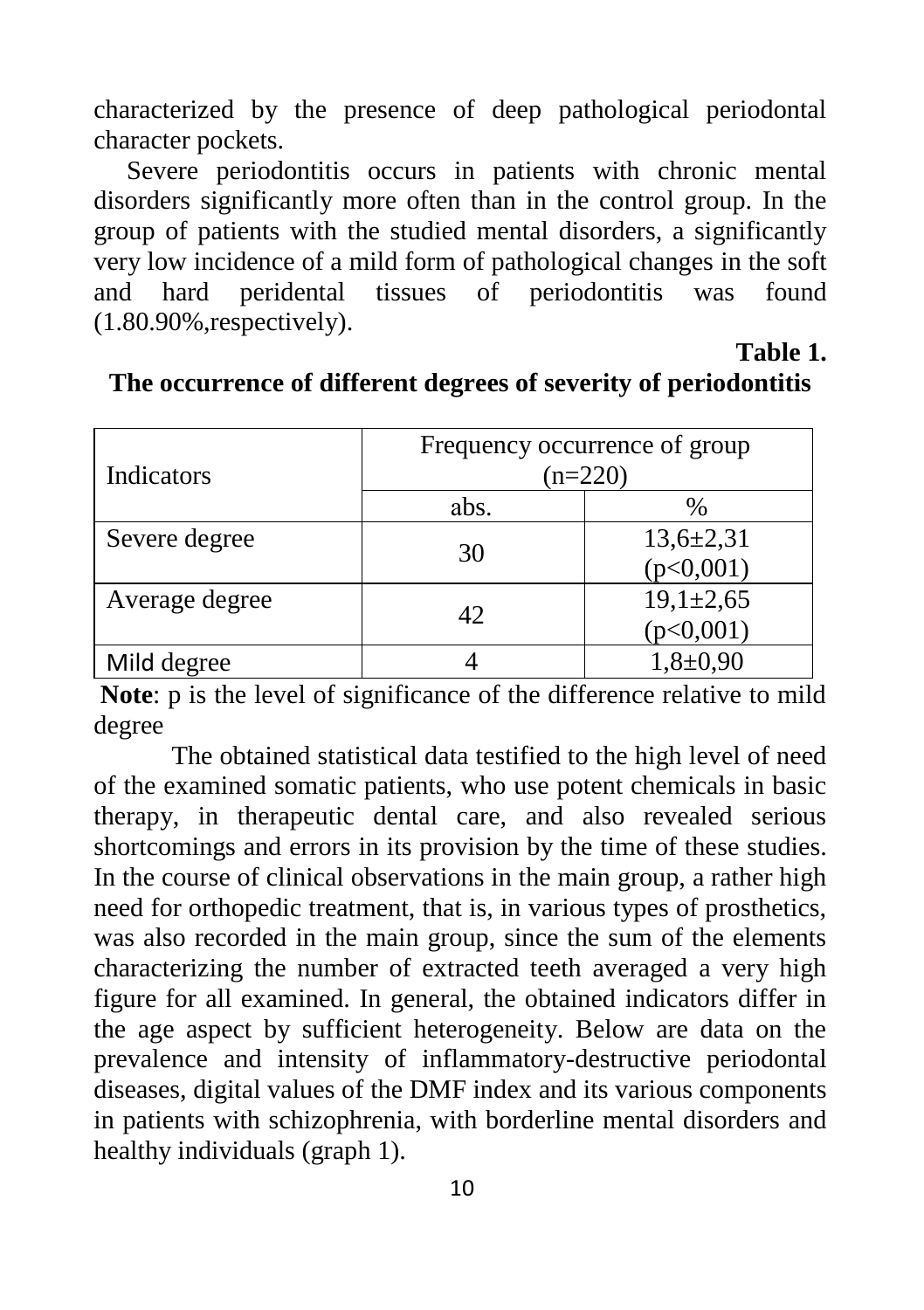An instrumental examination of the oral cavity showed the presence of intense deposition of dental plaque in the first two groups, where the teeth of the mentally ill were covered with abundant soft and hard plaque. In the analysis of the hygienic state and index evaluation in patients of the main group and the comparison group, an "unsatisfactory" hygienic status was noted, which confirms the state of persistent manifestations of physiological stress and serious disturbances in the homeostasis of the oral cavity.

 The main reasons for all of the above, in our opinion, were the frequent use of tobacco by heavy smokers, who are among this contingent of the population burdened with such a severe organismal pathology. during the exacerbation of which, due to poor hygienic care, the overall "ecological situation" in the oral cavity worsens even more.

The average value of the DMF index in terms of the prevalence of carious disease in the examined patients with the studied mental disorders and in healthy individuals in the control group differed somewhat from each other.

Thus, the incidence of dental caries was significantly higher in the main group and in the comparison group. compared with the data in the control group. With schizophrenia, the number of patients who were diagnosed with damage to the hard tissues of the teeth, as well as their opponents in the comparison group. was 100%, while in the third group the number of such patients was determined within 91.8 1.90 %.

 As for the intensity of carious disease and the components of the studied DMF index, in the group of patients with schizophrenia, the indicators for the number of extracted teeth turned out to be maximum.

Thus, an assessment of the structure of the DMF index for all important components showed a relatively high level of need of the examined patients with mental illness in all age and sex groups in dental care and revealed certain current shortcomings in its organization and implementation.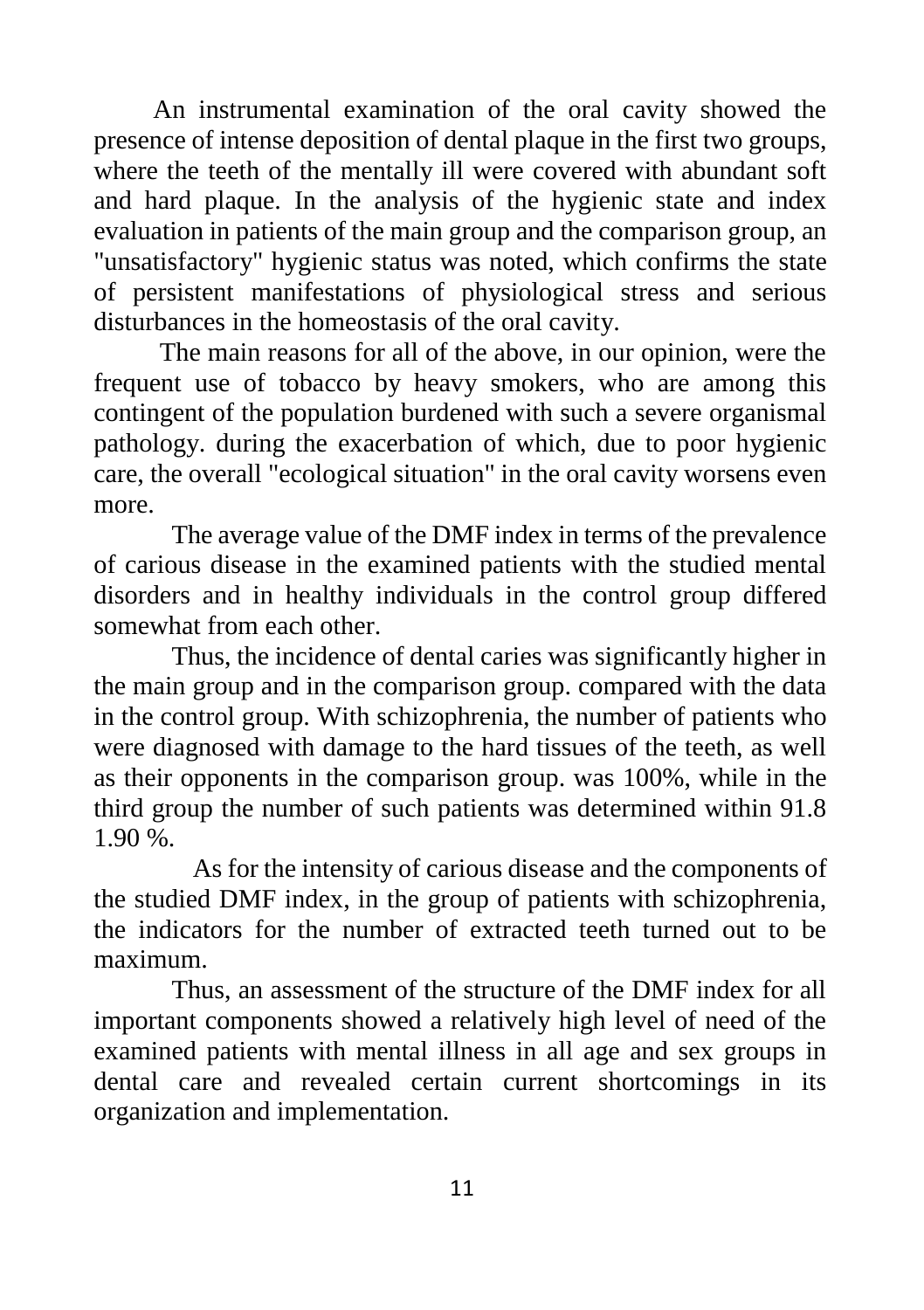

**Graph 1. Comparative indicators of the DMF index in patients with schizophrenia and in the control group.**

When analyzing the results obtained in the course of clinical trials, a very low level of oral hygiene was revealed in patients with chronic mental disorders, which in turn led to the frequent diagnosis of pathological changes in the hard and soft tissues of the dental system. Unsatisfactory can be characterized by the prevalence and intensity of dental caries in this contingent of patients, which were almost 1.5 times higher than in the control group. which consisted of practically healthy individuals.

 Based on the results obtained, the level of prevalence of the main dental diseases among patients with schizophrenia was determined, and on this basis it was possible to develop for them an algorithm for organizing and implementing effective therapeutic and preventive measures in all age and sex groups. Summarizing all the digital indicators of clinical studies and the results of the survey, we can come to the conclusion that the level of prevalence and intensity of carious disease, non carious lesions of hard dental tissues in the form of wedge-shaped defects, pathological abrasion and the severity of these pathological changes prevail in the main group of patients with schizophrenia and further among people with other mental disorders.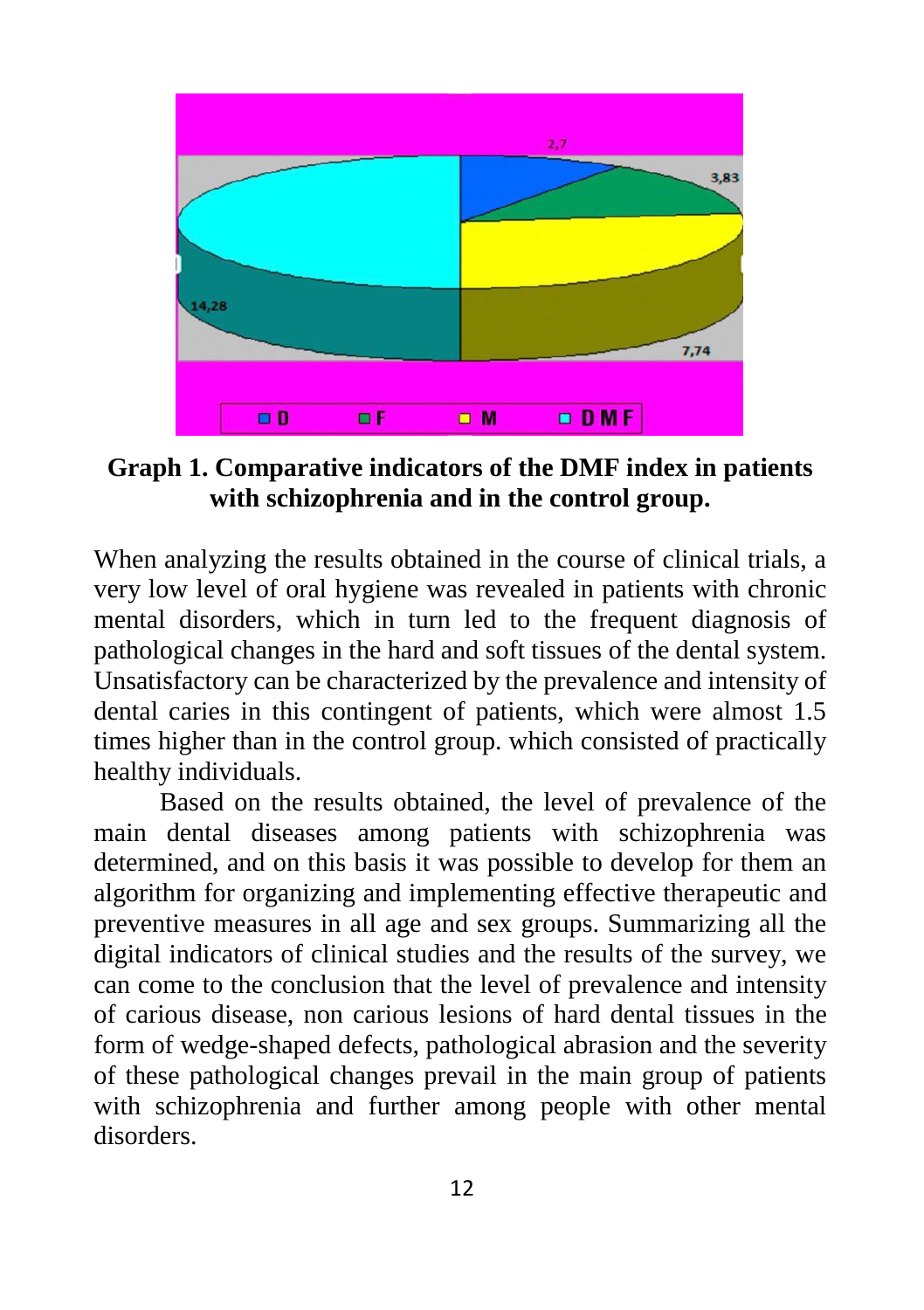There is a fact of the presence of a large number of sextants on the upper and lower jaws with signs of the development of periodontal diseases of moderate and severe severity in the main group and in the comparison group, where patients with other borderline mental disorders were examined. Pronounced distinguishing features were recorded in a comparative assessment of data on the number of healthy sextants for both groups of people with mental disorders.

 Sextants in which no pathological changes were diagnosed were more often found in the comparison group, that is, in persons with other mental disorders, where the data obtained averaged  $0.87 \pm$ 0.06 sextants. Whereas in the main group of patients with schizophrenia this indicator turned out to be lower and was determined at a value equal to  $0.37 \pm 0.04$  sextants, that is, it decreased by almost 2.5 times.

 The number of healthy sextants and sextants with bleeding gums in patients with mental disorders, as much lower than in the control group; and the number of sextants with tartar and other etiopathogenetic factors that predetermine an increase in the intensity of the formation of dental deposits and retain them on the surface of the teeth and in the area of the marginal gum, on the contrary, turned out to be higher in patients with schizophrenia, compared with the control group; Significant differences were found in the frequency of occurrence of clinical manifestations of more severe forms of inflammatory periodontal diseases, that is, in the number of sextants, where pathological periodontal pockets with a depth of 4-5 mm and 6 mm or more were diagnosed (table 2).

 The main group patients of with destructive processes in the periodontal tissues were characterized by more frequent registration of sextants with pockets compared to healthy individuals -  $1.62 \pm 0.08$ and  $0.60 \pm 0.05$  sextants with periodontal pockets 4-5 mm and with pockets 6 mm deep and more, respectively.

 With an expert analysis on the development and course of diseases of the oral cavity, it depends on the level of intake of potent chemical drugs, as well as the lack of timely and proper hygienic care in general for the oral cavity, which is the main cause of dental burden.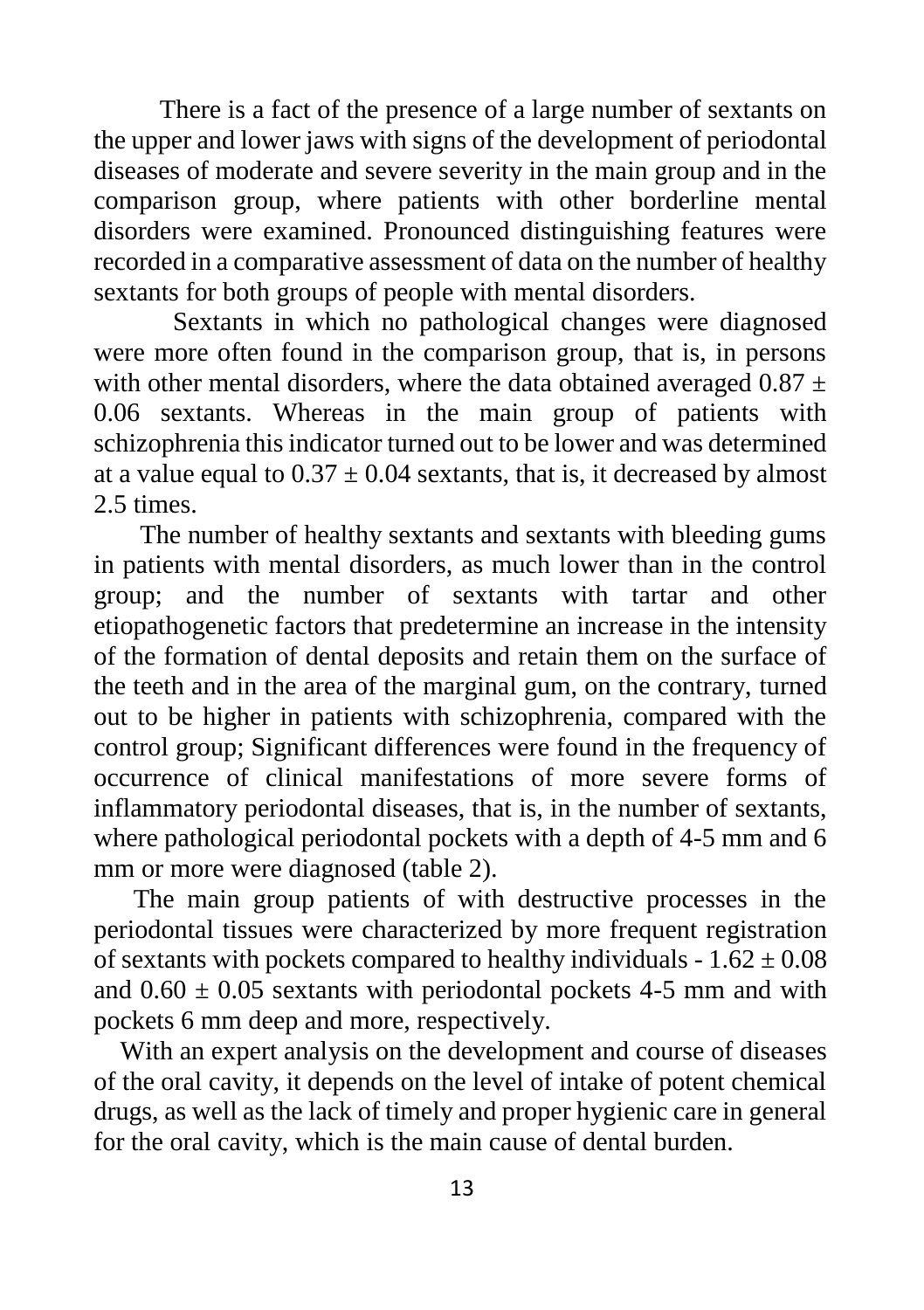**Table 2.** 

# **The intensity of periodontal disease in different age groups in patients with schizophrenia (CPITN index)**

| Groups    | <b>Nom</b> | Average number of sextants |                 |               |                     |                  |
|-----------|------------|----------------------------|-----------------|---------------|---------------------|------------------|
| ages      | ber of     | Healthy                    | <b>Bleedinf</b> | Calculus      | Periodontal pockets |                  |
|           | exam       | periodon                   |                 |               | $4-5$ mm            | $6 \text{ mm} <$ |
| $20 - 25$ | 65         | $0,68{\pm}0,10$            | $1,49\pm0,14$   | $1,94\pm0,15$ | $0,98 \pm 0,12$     | $0,51\pm0.09$    |
| $26 - 34$ | 80         | $0,40\pm0,07$              | $1,25\pm0,11$   | $1,85\pm0,13$ | $1,54\pm0,12$       | $0,64\pm0,09$    |
| $35 - 45$ | 75         | $0,13\pm0,04$              | $1,03\pm0,11$   | $2,12\pm0,14$ | $1,60\pm0,13$       | $0,65 \pm 0.09$  |
| Total     | 220        | $0,37\pm0,04$              | $0,86 \pm 0,06$ | $1,64\pm0.08$ | $1,62\pm0,08$       | $0,60\pm0,05$    |

 When assessing the CPITN index in patients of the main group, index criteria were identified for their need for complex periodontal treatment, training in rational oral hygiene, professional oral hygiene with the removal of supra- and subgingival dental plaque, closed and open curettage, while complex treatment in in some cases, it should be supplemented with patchwork operations and subsequent orthopedic treatment and prosthetics.

 The obtained statistical data indicate a sufficient number of extracted teeth and an insufficient volume and level of dental care necessary and specialized specifically for this kind of patients,

regarding a particularly poor hygienic condition of the oral cavity and periodontal care in all examined age groups of patients with schizophrenia.

 It is important to note that in persons of the main group,weighed down by a mental illness, the indicators for the number of sextants with healthy intact periodontium were statistically significantly lower than in the control group. And as for the direct data for the first, second and third age groups, this indicator turned out to be significantly higher in patients of a relatively young age, but was

determined in significantly lower values compared to healthy people. In almost all patients with the studied background general somatic pathology, along with pathological tooth abrasion, which was recorded in  $74.5 \pm 2.94\%$  of cases, chips and cracks of tooth crowns were often observed - 100%.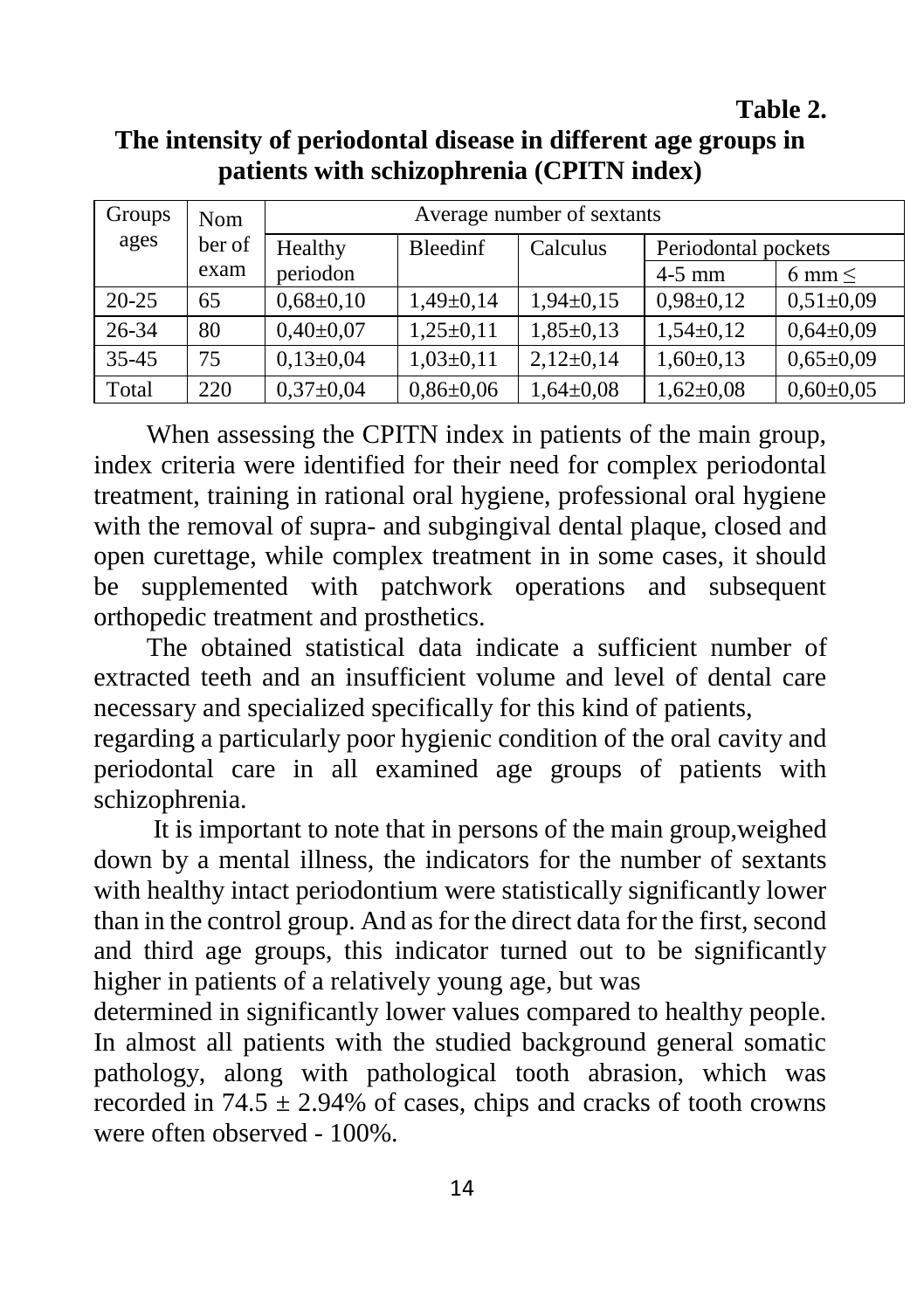The above signs, along with other diagnosed pathological changes, such as gum recession, impressions of the surface of the teeth of the upper and lower jaws on the inner surface of the mucous membrane of the cheeks and tongue along the line of their closure, chips of available orthopedic structures, can be considered as a kind of markers of a low level or in general, the complete absence of specialized dental care in the examined mental patients.

 At the initial stage of research in patients burdened with mental pathology, the level of reactive and personal anxiety was studied according to the Spielberger-Khanin scale, which is a method for diagnosing self-esteem and is, in turn, a reliable and informative way to determine the level of anxiety at a given point in time reactive anxiety, and personal anxiety as a stable characteristic of the patient.

 The indicator of reactive anxiety in patients with schizophrenia in the first main group was  $50.1 \pm 0.72\%$ , while the data of their opponents in the second control group of practically healthy individuals were significantly lower and were determined at an average value of  $31.6 \pm 0.57$  (p < 0.001). It should be noted that in the group of patients with other mental disorders, almost similar indicators were recorded, which were determined in the value of 5.02+0.038.

 According to the results of the analysis of the statistical data of our studies, it was possible to find out that in patients with schizophrenia, xerostomia or a feeling of dry mouth occurs, and a further deterioration in the state of the salivary glands and a decrease in salivation during basic therapy and taking medications. The presence of discomfort in the oral cavity associated with the presence of the above problem, that is, dry mouth, was noted by more than half of patients with mental disorders, and the absence of complaints of decreased salivation was recorded only in a very small number of patients examined.

 However, during the study, we also found that the feeling of dryness in the oral cavity with relatively viscous and foamy saliva manifests itself periodically and for a certain period of time, during which patients with mental disorders were prescribed potent drugs to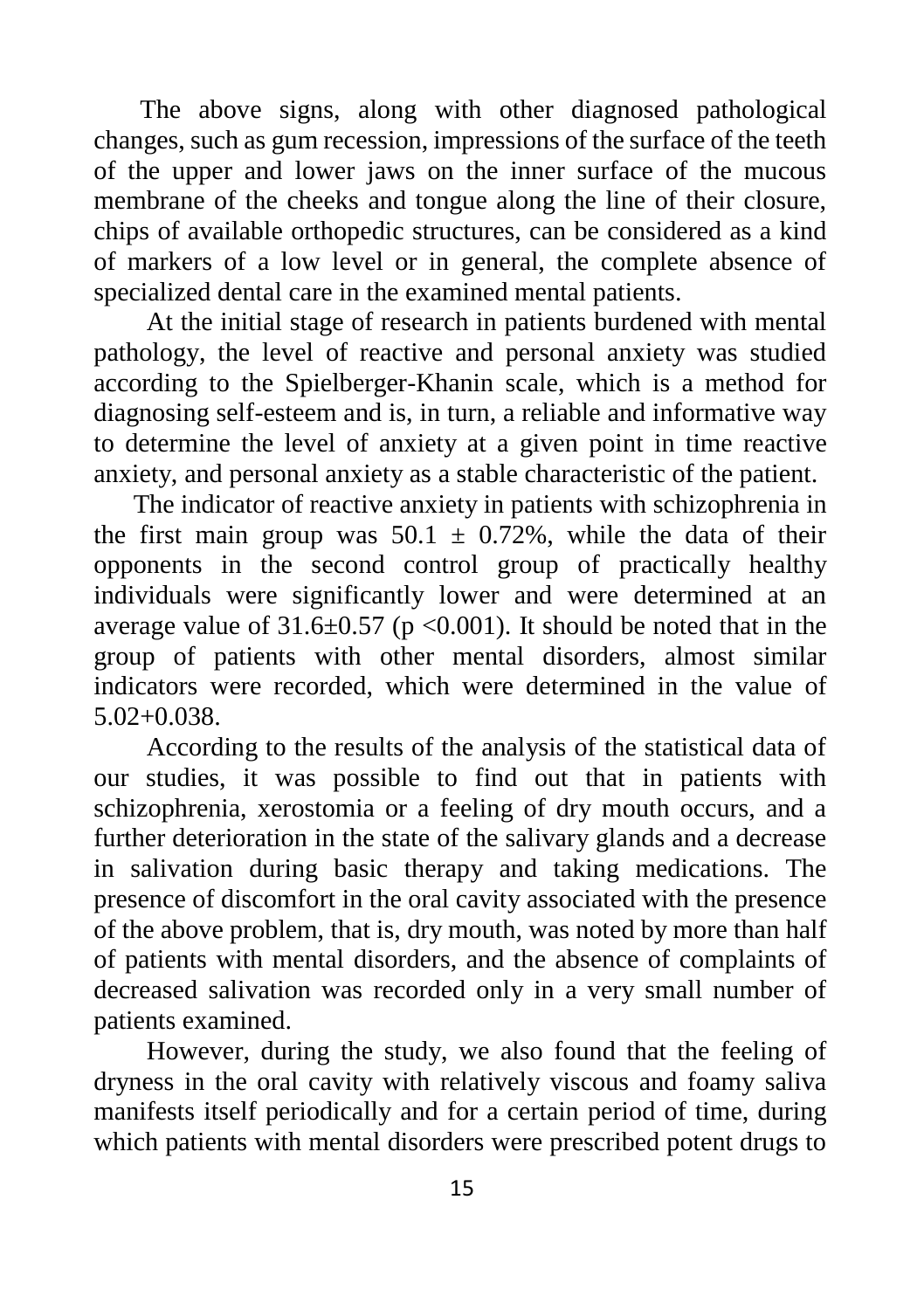treat background pathology. The amount of unstimulated oral fluid in patients of the main group, which was collected in special test tubes 15 minutes before eating on an empty stomach, fluctuated within the following average values of 0.36±0.023, which turned out to be the lowest among all the examined groups.

 The amount of secreted saliva obtained in a similar way in the second group, which consisted of patients with other mental disorders, ranged from  $0.42\pm0.029$ , which was significantly higher than in the previous group of patients with schizophrenia. The most favorable trend in changing the functional state of the salivary glands of the oral cavity was observed in the control group, where people who were not subject to any general somatic pathology were examined, that is, they were practically healthy people. The rate of salivation in this group of subjects reached the maximum values and was recorded in digital values, averaging  $0.75 \pm 0.018$ , which is almost two times higher than in the first group and 1.5 times more than the data recorded in the second group of patients (graph.2).





 Well, as for the digital data verified in the third group of people without mental pathology, there was a very favorable dynamics in the state of unstimulated and stimulated saliva, which differed in these people in lower viscosity, which, in turn, has a positive effect on its buffer capacity and protective properties. In patients with schizophrenia with a feeling of dry mouth, certain difficulties were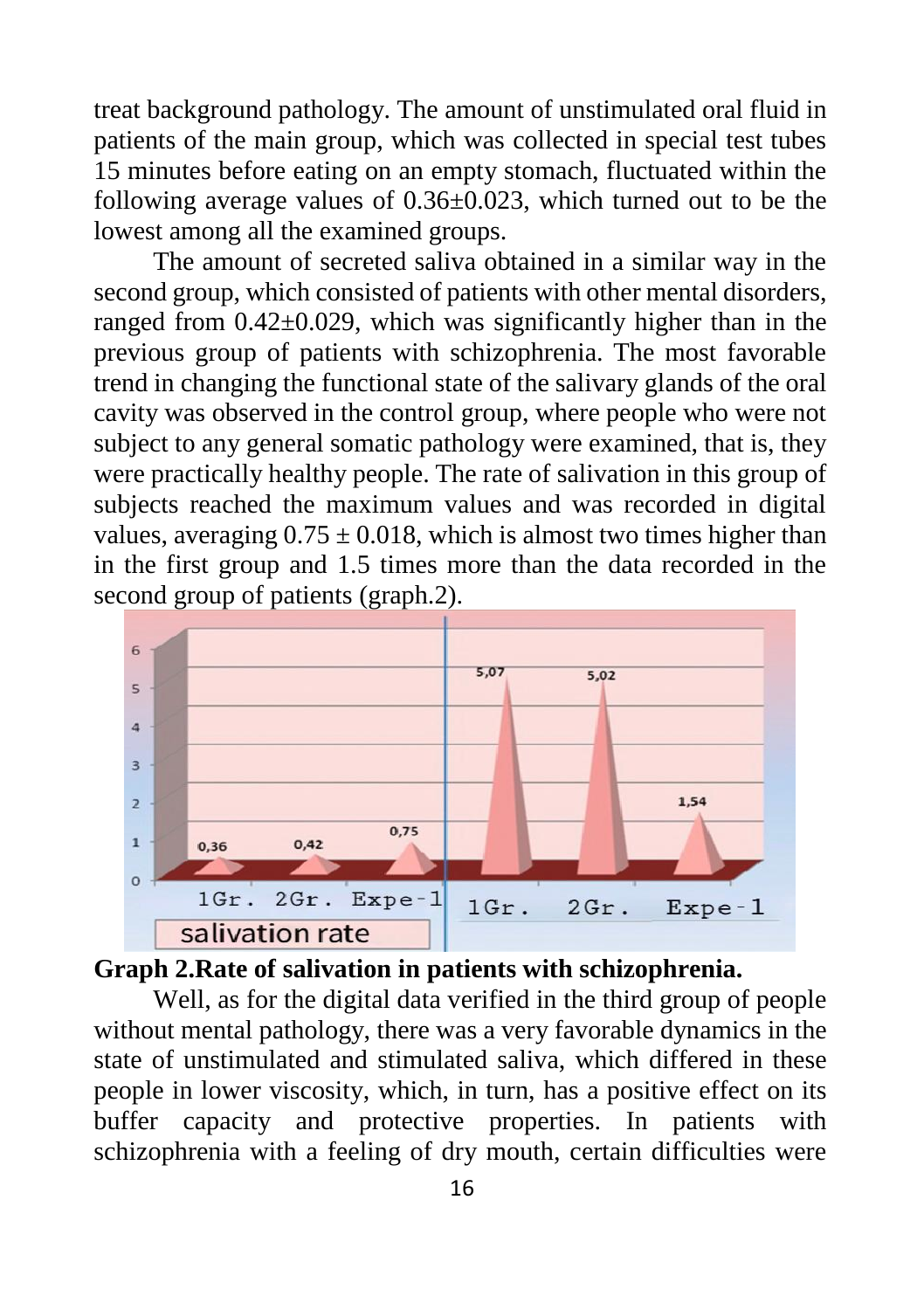identified in assessing the rate of saliva release, which was associated with its increased viscosity. So it was in this group that the highest values were recorded for the above factor, for the degree of viscosity of the oral fluid -  $5.07 \pm 0.047$ .

 It should be noted that in the group of patients with other mental disorders, almost similar indicators were recorded, which were determined in the value of 5.02+0.038. Well, as for the digital data verified in the third group of people without mental pathology, there was a very favorable dynamics in the state of unstimulated and stimulated saliva, which differed in these people in lower viscosity, which, in turn, has a positive effect on its buffer capacity and protective properties.

 Statistical data for the control group determined the degree of saliva viscosity in the practically healthy individuals studied by us in this group, who do not suffer from any pathologies, on average  $1.54 \pm 1.54$ 0.020, which is almost 3.5 times lower than in the other two groups ( table 3). The pH value fixed in the main group and in the comparison group at various stages of clinical trials, including the stages of hospitalization and basic general ther indicates some disturbances in acid-base balance, in the functional state of buffer systems and metabolic processes in organs and oral tissues.

 In the most favorable statistical range, data were recorded on the dynamics of changes in the acid-base balance in the mixed saliva of people in the control group, which was formed depending on the general condition of the body of the examined persons, that is, they all had to be practically healthy and not have a history of general somatic morbidity.

And it was in this group that the pH values were recorded within the normal range, that is, mostly intact indicators were detected. According to the final statistical data of the clinical, instrumental and laboratory studies, the acidity of the oral fluid in patients of the first main group of patients with schizophrenia was reached in the same way as in the comparison group, the minimum negative values, indicating a very pronounced side effect of the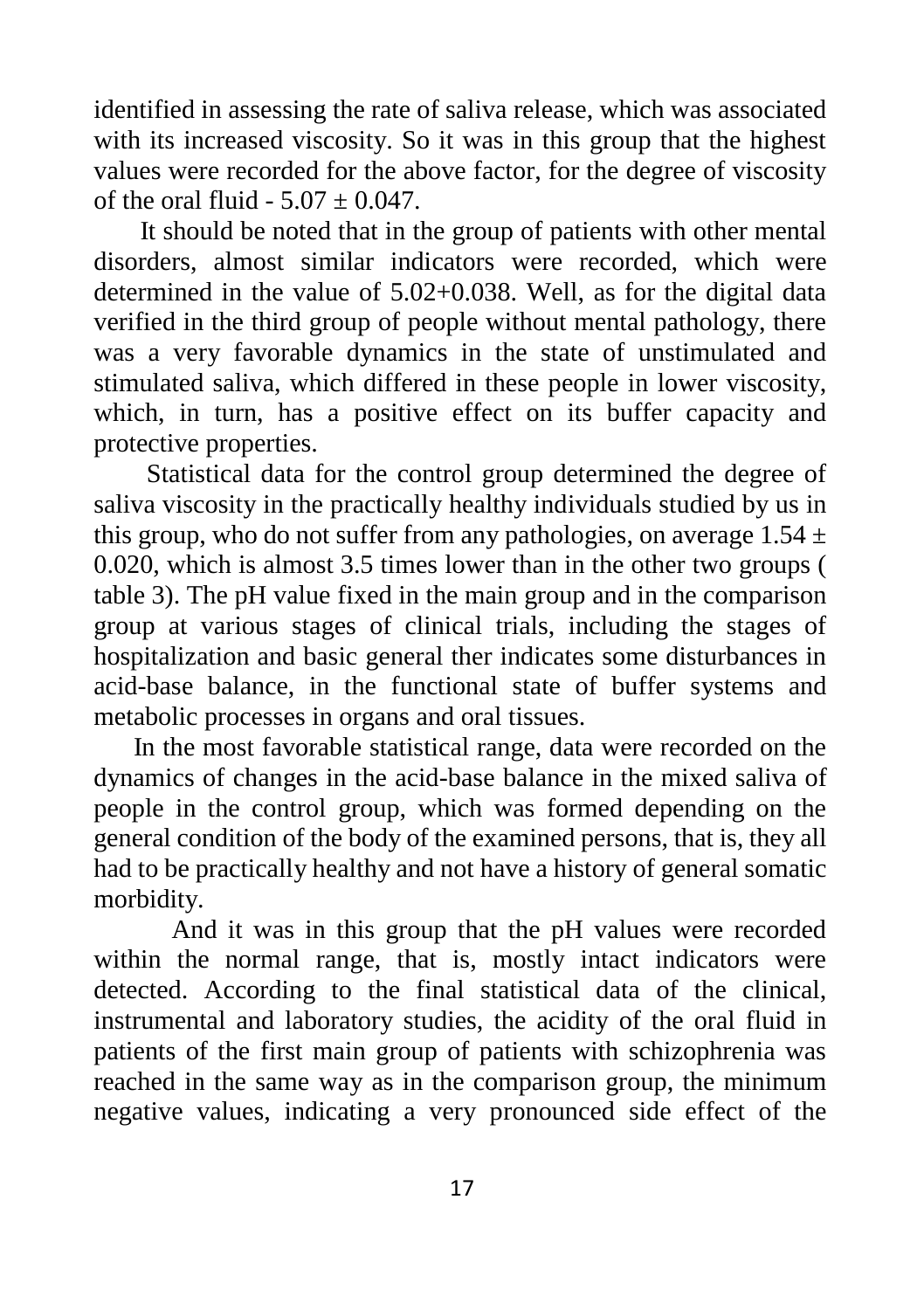background pathology on the functional state of the protective systems of organs and tissues oral cavity.

| Groups  | Minimum daily<br>dose of an<br>antipsychotic |                        | Average daily<br>dose of an<br>antipsychotic |                        | Maximum daily<br>dose of an antipsychotic |                        |
|---------|----------------------------------------------|------------------------|----------------------------------------------|------------------------|-------------------------------------------|------------------------|
|         | $v$ ,ml/<br>min                              | viscosity              | $v$ , m $l$<br>min                           | viscosit               | $v$ , m $l$ min                           | viscosity              |
| 1 group | $0.44 \pm$<br>$0,011*$                       | $3.75 \pm$<br>$0.057*$ | $0.32 \pm$<br>$0,005*$                       | $4.04 \pm$<br>$0,049*$ | $0,22+$<br>$0,006*$                       | $4.65 \pm$<br>$0,038*$ |
| 2 group | $0.48\pm$<br>$0,016*$                        | $3,28\pm$<br>$0.029*$  | $0.37\pm$<br>$0,011*$                        | $3.98 \pm$<br>$0.042*$ | $0.24 \pm$<br>$0.029*$                    | $5,40\pm$<br>$0.049*$  |
| Control | Salivation rate                              |                        | oral fluid viscosity                         |                        |                                           |                        |
| group   | $0.75 \pm 0.018$                             |                        |                                              | $1.54 \pm 0.020$       |                                           |                        |

#### **Table 3 Dependence of indicators of the rate of salivation and the viscosity of the oral fluid on the daily dose of neuroleptic**

In both groups of patients with previously diagnosed mental disorders, the pH of the oral fluid was almost the same and turned out to be significantly ( $p \le 0.001$ ) lower than in the control group of practically healthy individuals. In both groups of patients with previously diagnosed mental disorders, the pH of the oral fluid was almost the same and turned out to be significantly ( $p \le 0.001$ ) lower than in the control group of practically healthy individuals.

 Thus, according to the study, patients with schizophrenia and other mental disorders in the first and second groups at all stages before the start of dental treatment and preventive measures showed a pronounced shift in saliva pH to the acid side, as evidenced by the obtained digital indicators  $6.38 \pm 0.033$  and  $6.11 \pm 0.030$  respectively in the main group and in the comparison group.

 The minimum values for the studied factor was recorded in the second group of examined mental patients, compared with saliva pH in the control group and their opponents in the first main group.

Note: \* -p<0.001 relative to the control group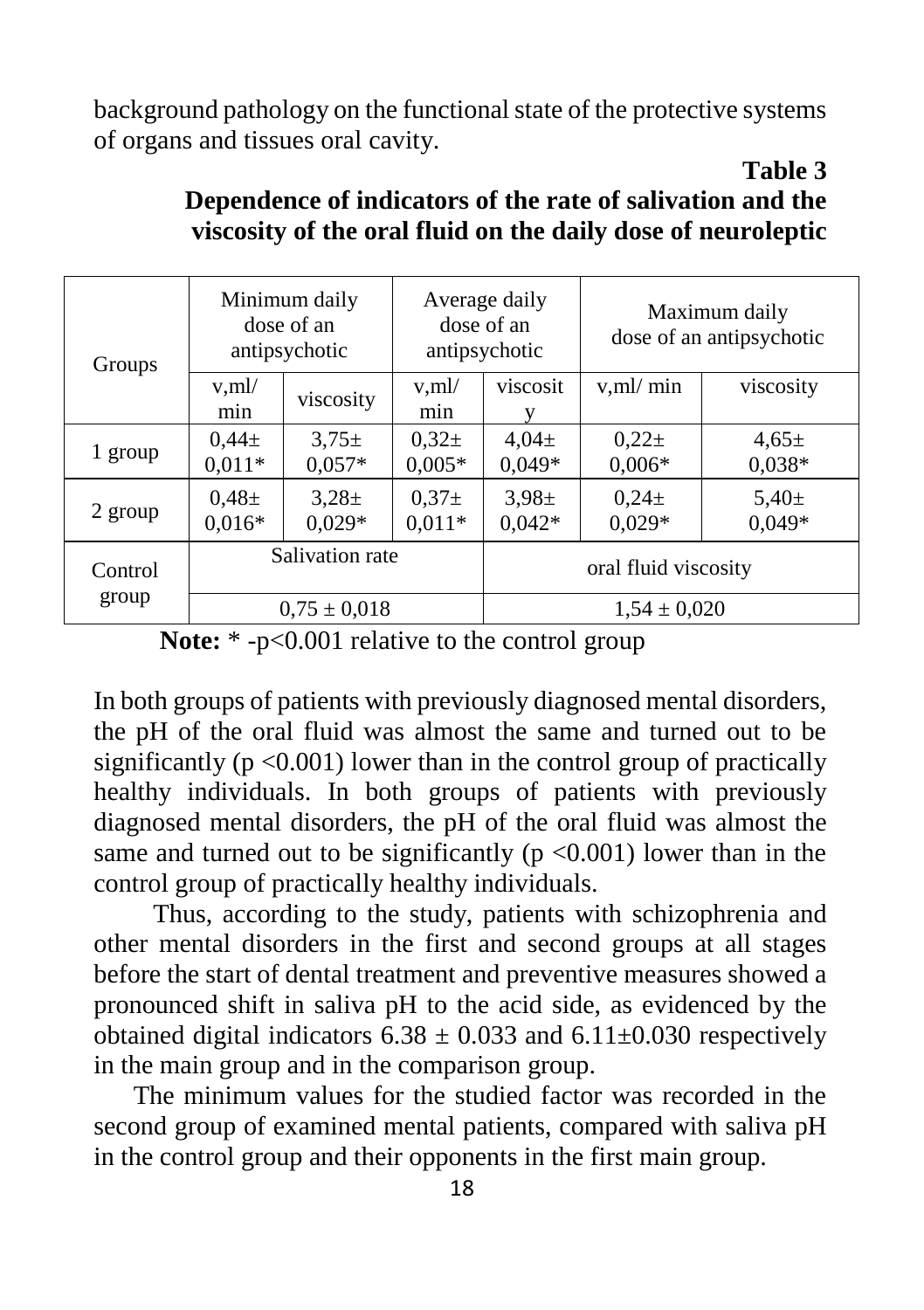The indicator 7.02+0.041, was found in the control group, showed the presence of a slightly alkaline reaction in the oral cavity of healthy individuals (table 4).

The saliva pH values differed statistically significantly  $(p<0.001)$ in patients of all examined groups of the first, second and third groups. The dependence of the state of the salivary glands and changes in the indicators of the rate of salivation, the viscosity of the oral fluid on the daily dose of prescribed drugs, in particular neuroleptics, was studied from a scientific and practical point of view.

**Table 4**

| nН        |            |            |  |  |
|-----------|------------|------------|--|--|
| $Gr-1$    | $Gr-2$     | Control    |  |  |
| $6,38\pm$ | $6.11 \pm$ | $7.02 \pm$ |  |  |
| $0.033*$  | $0,030*$   | $0.041*$   |  |  |

**Average values of saliva acidity in examined patients (pH)**

Note:\* - p<0.001 relative to the control group

So, the rate of oral fluid secretion from the salivary glands, which also differed in normal activity in the absence of severe general somatic pathology, was very high and fixed at an average value equal to according to the results of a statistical analysis of the data obtained for this group

 It is important to note that at all stages of clinical and laboratory studies, with an intergroup comparative assessment of the data obtained during these periods, the differences turned out to be statistically significant. Certain results indicated that, after the completion of intensive therapeutic and preventive measures using the average daily dose of drugs, the viscosity of saliva increased significantly compared to the results of previous studies, which negatively affects the cleansing ability of the oral fluid and its buffer capacity.

 With ongoing therapeutic measures and an attempt to use the maximum daily dose of a neuroleptic in traditional therapy and in the absence of effective drugs used to stimulate salivation the reaction of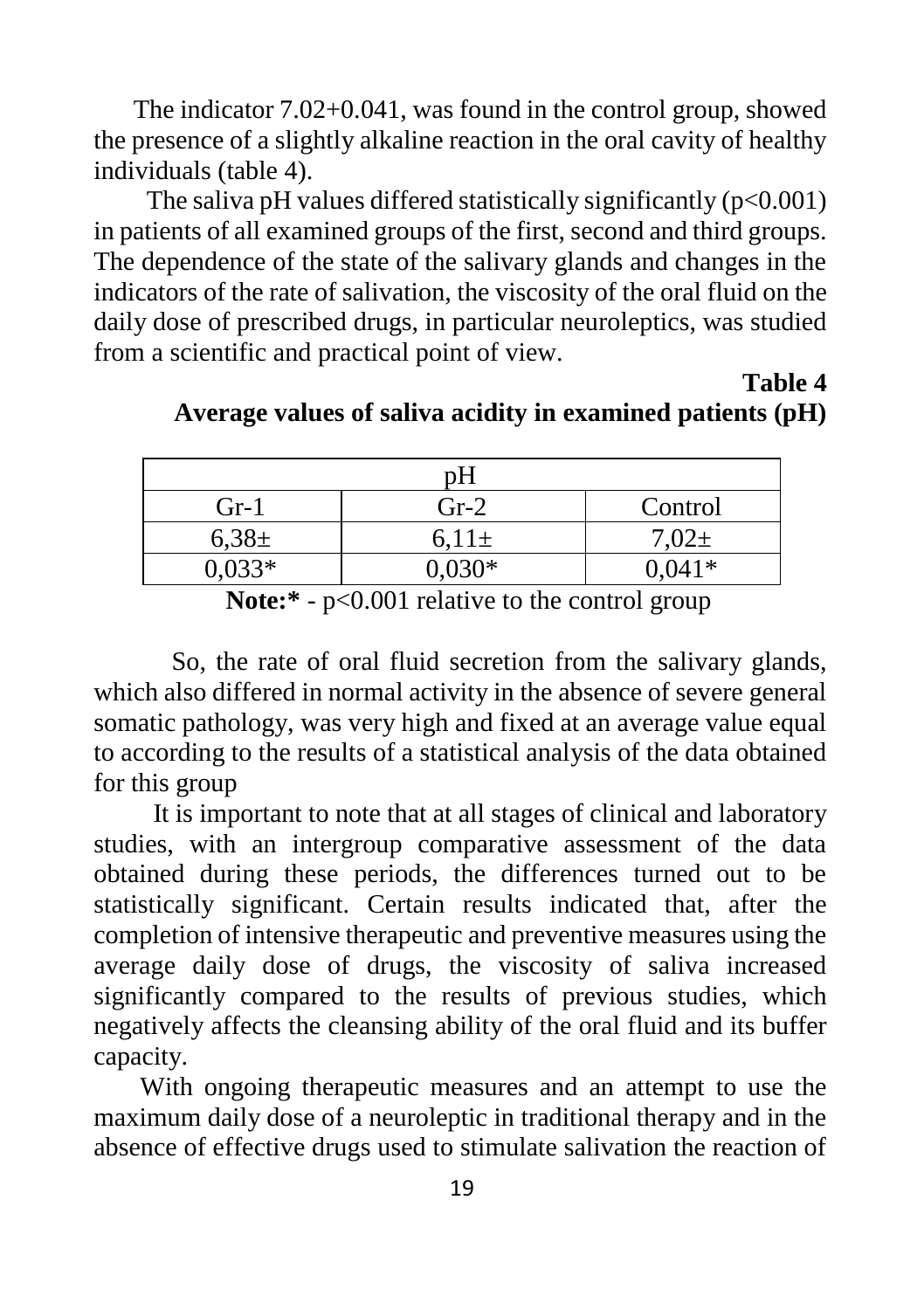the salivary glands turned out to be significantly underestimated, that the volume of secreted mixed saliva was characterized by a pronounced inhibition of background and stimulated salivation, which ing practically did not change and remained at a very low level throughout the observation period.

The foregaing indicates pronounced disorders and inhibition of the excretory function of the salivary glands in the presence of mental pathology. With its prolonged course, an increase in the severity, excessive loads on the body of the background pathology, significant disturbances in the functional state of the organs and tissues of the oral cavity.

The main criteria for choosing an orthopedic structure and material should be the durability of the structure taking into account their pronounced decrease in patients with schizophrenia.

 This fact will have a positive effect on their emotional state, as well as economic availability.

It is important to note that some types of dentures, including clasp dentures and cast non-removable structures, providing greater functionality, strength, have a high degree of adaptation of patients with mental disabilities to these prostheses.

The expediency of using the above structures in persons with mental disorders is also explained by the well-polished surface of the cast metal frame of the prosthesis, which creates certain difficulties for the adhesion of pathogenic and opportunistic microorganisms of the oral cavity, which is very important for the implementation and maintenance of a proper individual oral hygiene. of the mouth of the examined group of patients and the adaptive capabilities of the body of prostheses to prostheses.

The positive effect of this technique in the presence of pronounced psychoemotional disorders is due to the duration of the use of prostheses, a reduction in the number of repeated visits to the dentist.

It should be noted that,in the treatment groups, where the patients with mental disorders were selected, the inflammatory process was diagnosed in a mild degree. Mostly mild forms of chronic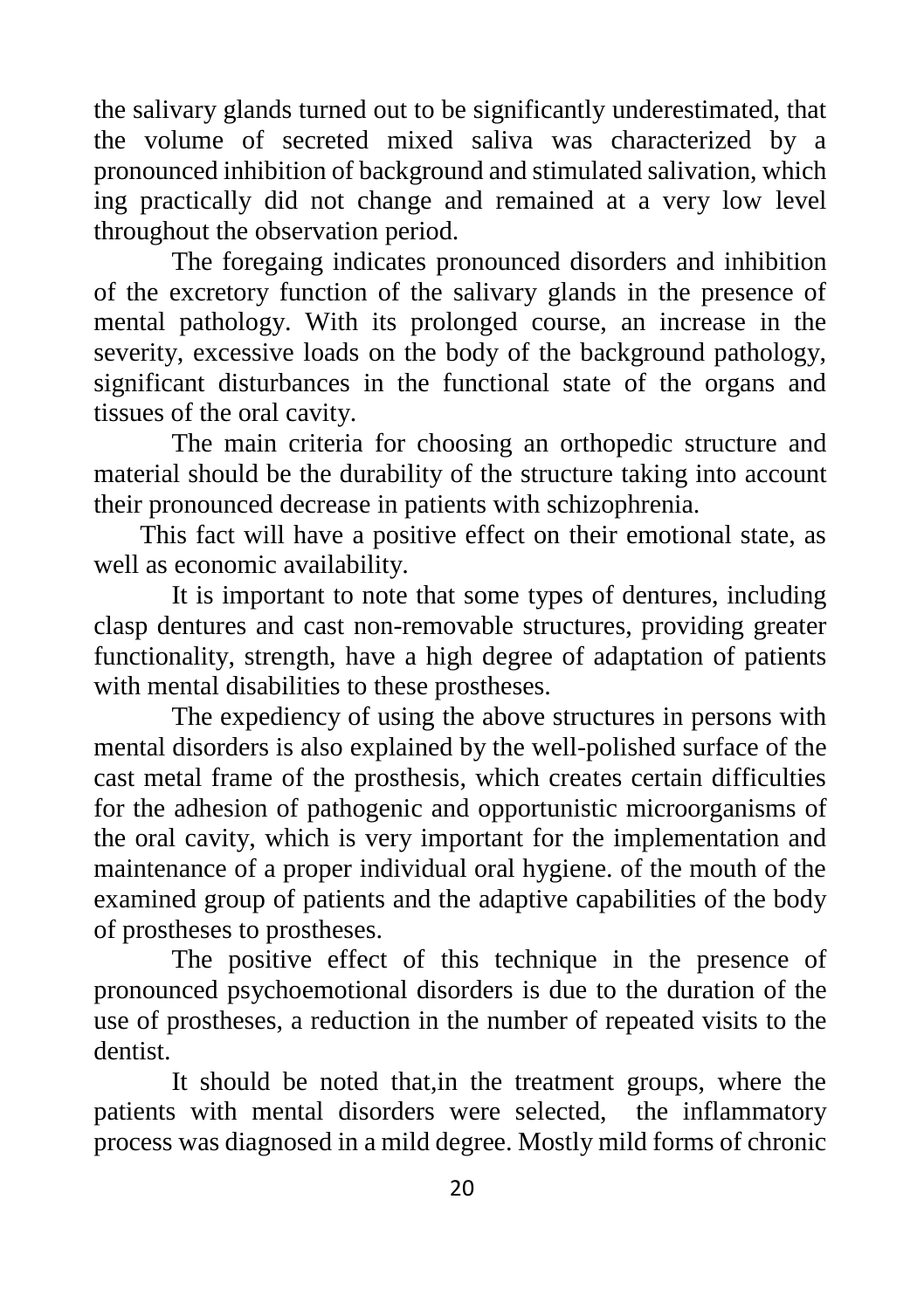catarrhal gingivitis and periodontitis of mild severity are presented, when there is no need for the use of surgical methods of treatment (table 5).

**Table 5**

**The state of hygiene of the oral cavity and periodontal tissues in patients with schizophrenia**

|                                           | Gr. 1                                  | Gr. 2                              | control gr.                         |
|-------------------------------------------|----------------------------------------|------------------------------------|-------------------------------------|
| IG (Green-<br>Vermillion)<br>before/after | $2,21 \pm 0,054$ /<br>$0,52\pm0,024*$  | $1,23\pm0,057/$<br>$0,64\pm0,032*$ | $1,02\pm0,027/$<br>$0,40\pm0,022$ * |
| PI (Russel)<br>before/after               | $1,38 \pm 0,029$<br>$0.87 \pm 0.025$ * | $0,94\pm0,043/$<br>$0,78\pm0,026*$ | $1,30\pm0,029/$<br>$0,89\pm0,021*$  |

 The tendency of a slight decrease in the value of the periodontal index in all three groups after the start of the use of rinses with a herbal medicinal product is also determined.

 The stages of the implementation of optimal therapeutic and prophylactic agents are characterized by a slight increase in the functional reserve of the oral organs and a significant decrease in the indices of the studied index, the values of which, for example, in the main group after the completion of maintenance therapy after treatment decreased to the level of  $0.87 \pm 0.025$  points, against 1.38  $+0.029$  points, index values before its beginning (p<0.01).

 A similar picture in the positive dynamics of changes in the digital data of the periodontal index and the improvement in the condition of the organs and tissues of the oral cavity was also observed in other groups of observations after the use of the proposed natural medicines. It is very important, at the same time, to study the issues of prescribing antiseptic agents with a clear indication of restrictions on their use based on data on the effect of all agents used on the microflora of the oral cavity. This will improve the quality of recommendations and the validity of prescribing the optimal treatment and preventive care products for a particular group of patients and improve the state of oral hygiene and periodontal tissues.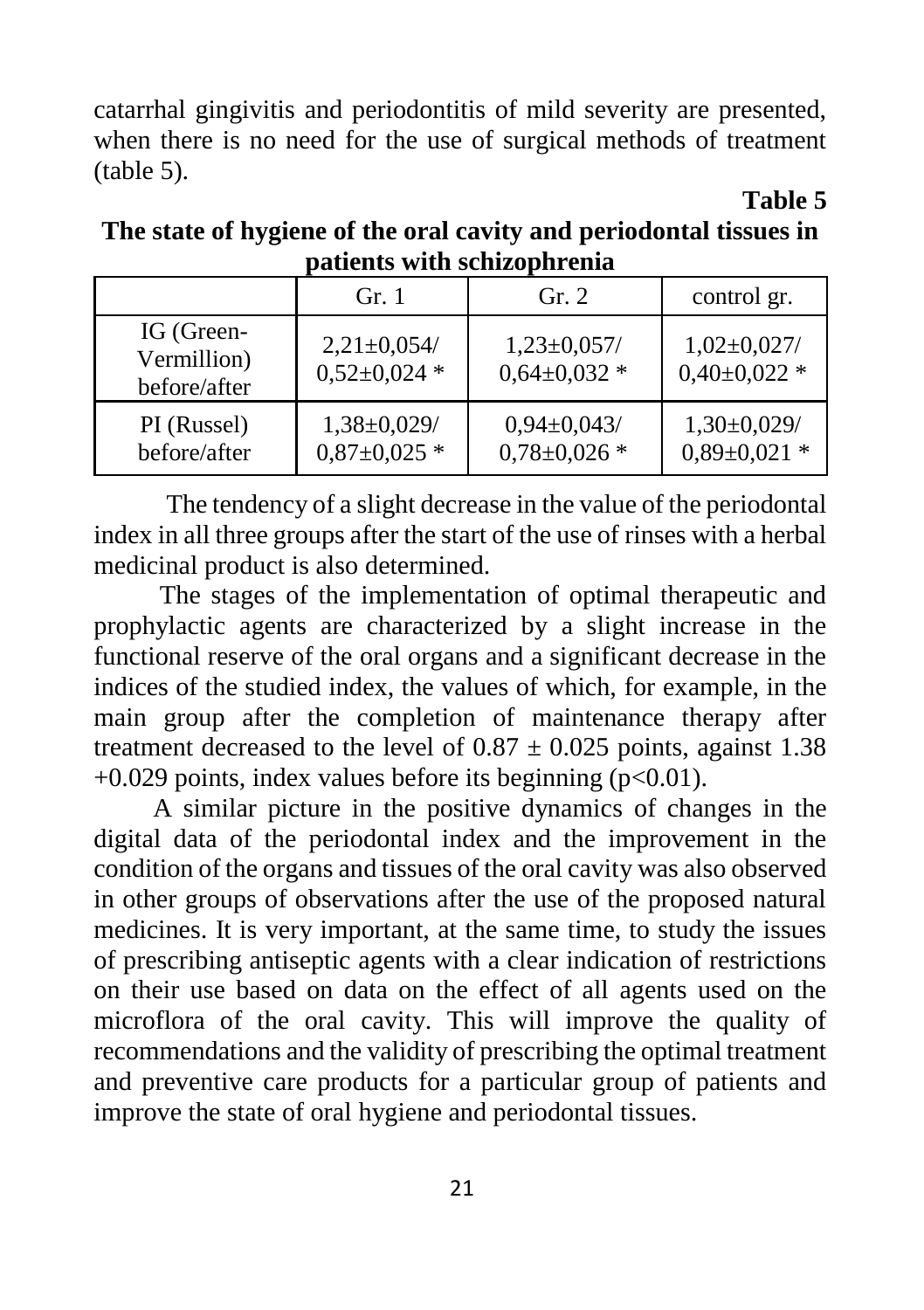In the study of microbiocenosis of the oral cavity in persons of the main and control groups, the total indicator for all types of pathogenic and opportunistic microorganisms was significantly higher than the data on the microbial presence in logarithmic terms before the start of treatment. The microbiocenosis of the oral cavity before the start of the course of basic therapy in all three groups of patients with mental disorders and before the study of the effectiveness of the use and therapeutic effect of various antiseptic agents was characterized by the diversity of representatives of certain types of microorganisms inhabiting it.

Gram-positive coccal forms of microbes (bacteria of the genus Streptococcus spp) predominated in the oral cavity of the mentally ill subjects. Species composition of bacteria Streptococcus spp. represented by representatives such as Streptococcus. mutans and Streptococcus. Sanguis and Streptococcus.salivarius, which are characterized by high adhesion to the surface of the teeth and biotopes of the gingival mucosa. Statistical analysis of data on the study of the qualitative composition of microbiocenosis showed that in the oral cavity of mentally ill patients, after the implementation of the necessary therapeutic measures with the use of both traditional and biologically neutral drugs, the number of gram-positive cocci decreased, with a simultaneous decrease in the frequency of inoculation of rod-shaped cells in varying degrees by groups. bacteria (Actinomyces spp., Fusobacterium, Prevotella) and gram-negative cocci.

A more detailed analysis of the data obtained revealed that the most pronounced positive changes in the qualitative composition of the microflora of the oral cavity already at the initial stage after the use of antiseptic agents were observed in the respondents of the main group, where, along with toothpastes, patients were prescribed irrigation with a herbal medicinal product.

Thus, in the study of the dental status of the examined persons with mental disorders, the severity of damage to the organs of the oral cavity, its soft and hard tissues during an objective examination of the patient is determined, their development is revealed due to behavioral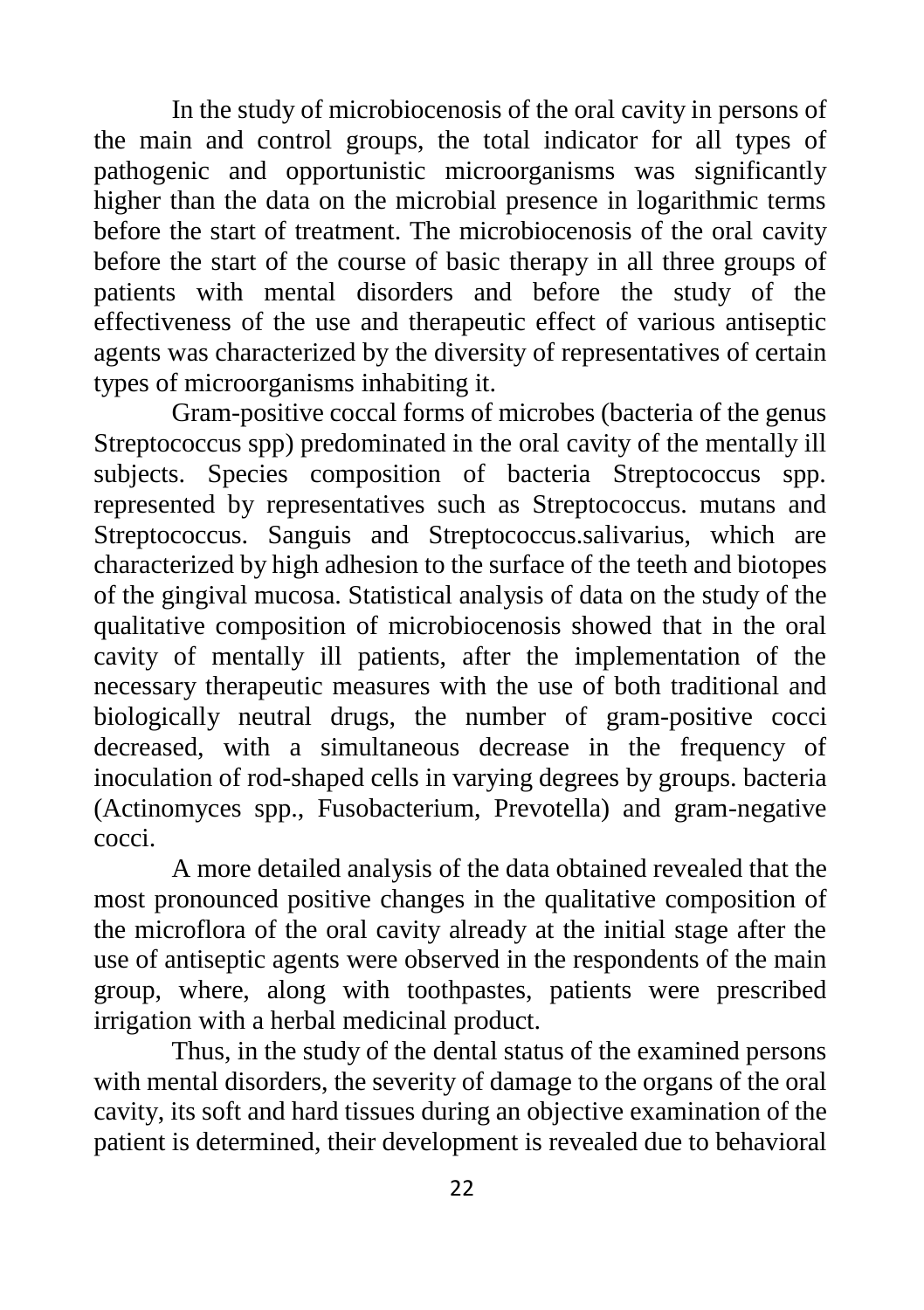characteristics, manifestations of the background pathology itself, as well as the impact of biochemically prescribed drugs taken by patients. active drugs.

It is especially important to note that when choosing and prescribing dental drugs for the safety of manipulations performed in the oral cavity, one should take into account the features of the pharmacological interaction of these drugs with psychotropic drugs that were prescribed to treat the background pathology itself.

Since the potent psychotropic drugs used in psychiatric practice can enhance the effects of painkillers that have long been used in practical dentistry, and against this background, a sharp decrease in blood pressure, the development of hemorrhagic syndrome and convulsive seizures are possible, and at the same time, an increase in toxic-allergic actions of certain pharmacological agents.

Taking into account the peculiarities of the interaction of chemically active drugs, in patients with mental disorders, it is quite reasonable, in our opinion, to use biologically neutral drugs of plant or animal origin, because, regardless of the course of the pathological process and the methods used for basic and maintenance therapy, patients with mental disorders and psychological problems almost constantly violate the treatment plan developed specifically for them, which cannot but affect the achievement of a good result in the organization of effective and highly qualified dental care.

#### **CONCLUSION**

- 1. The level of pathological processes occurring in the hard tissues of the teeth and the multiplicity of the development of its possible complications in the form of pulpitis and apical periodontitis occurring without a pronounced pain syndrome is 100%[8,10]
- 2. The inflammatory phenomena of moderate and severe severity were characteristic for the examined patients with chronic generalized (periodontitis and concomitant mental pathology [6].
- 3. The presence and severity of background mental pathology, as well as the potent drugs used in their treatment, are the main etiopathogenetic factors affecting the prevalence and intensity of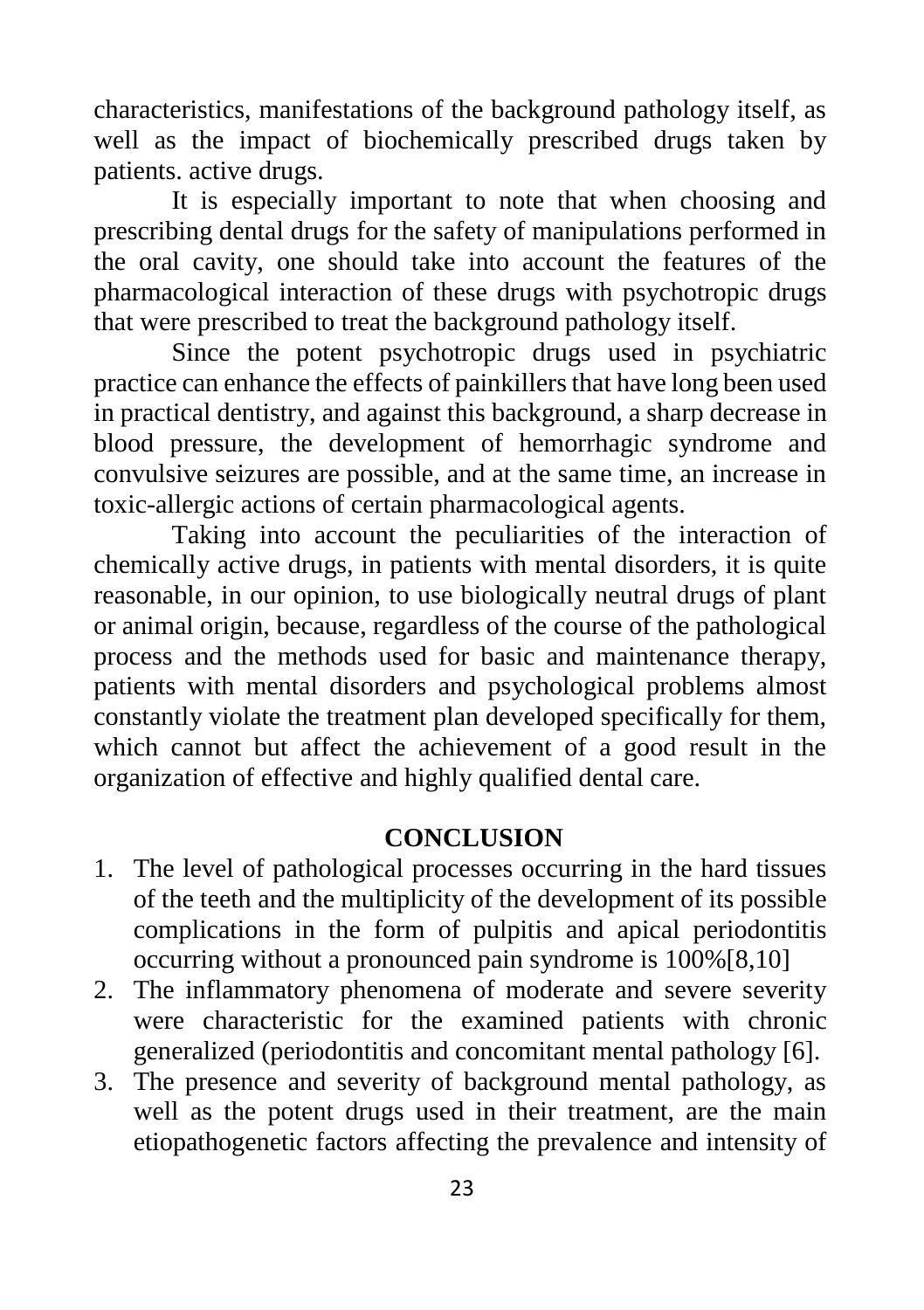caries and its complications, as well as severe forms of inflammatory diseases of periodontal tissues [3, 5].

4. A high level of need of the surveyed mental patients in teaching oral hygiene, periodontal treatment, and complex therapy with elements of surgery was revealed. [1,9].

### **PRACTICAL RECOMMENDATIONS**

- 1. The dentists should identify and take into account the risk factors that cause these diseases, when developing and further implementing optimal programs for the treatment and prevention of major dental diseases for mental patients.
- 2. 2. It is necessary to teach hygienic care of the oral cavity of mental patients in a timely and high-quality manner and be sure to regularly monitor its implementation.
- 3. The high prevalence and intensity of dental diseases in people with mental disorders necessitates the organization of urgent measures for dental health screening and regular examination of the oral cavity in specialized medical institutions, where these patients undergo basic therapy and rehabilitation
- 4. The use of biologically neutral drugs that stimulate salivation is recommended as a therapeutic and prophylactic agent taking into account the peculiarities of the course of inflammatory periodontal diseases and dental caries, the occurrence and development of which is also associated with a violation of the functional activity of the salivary glands.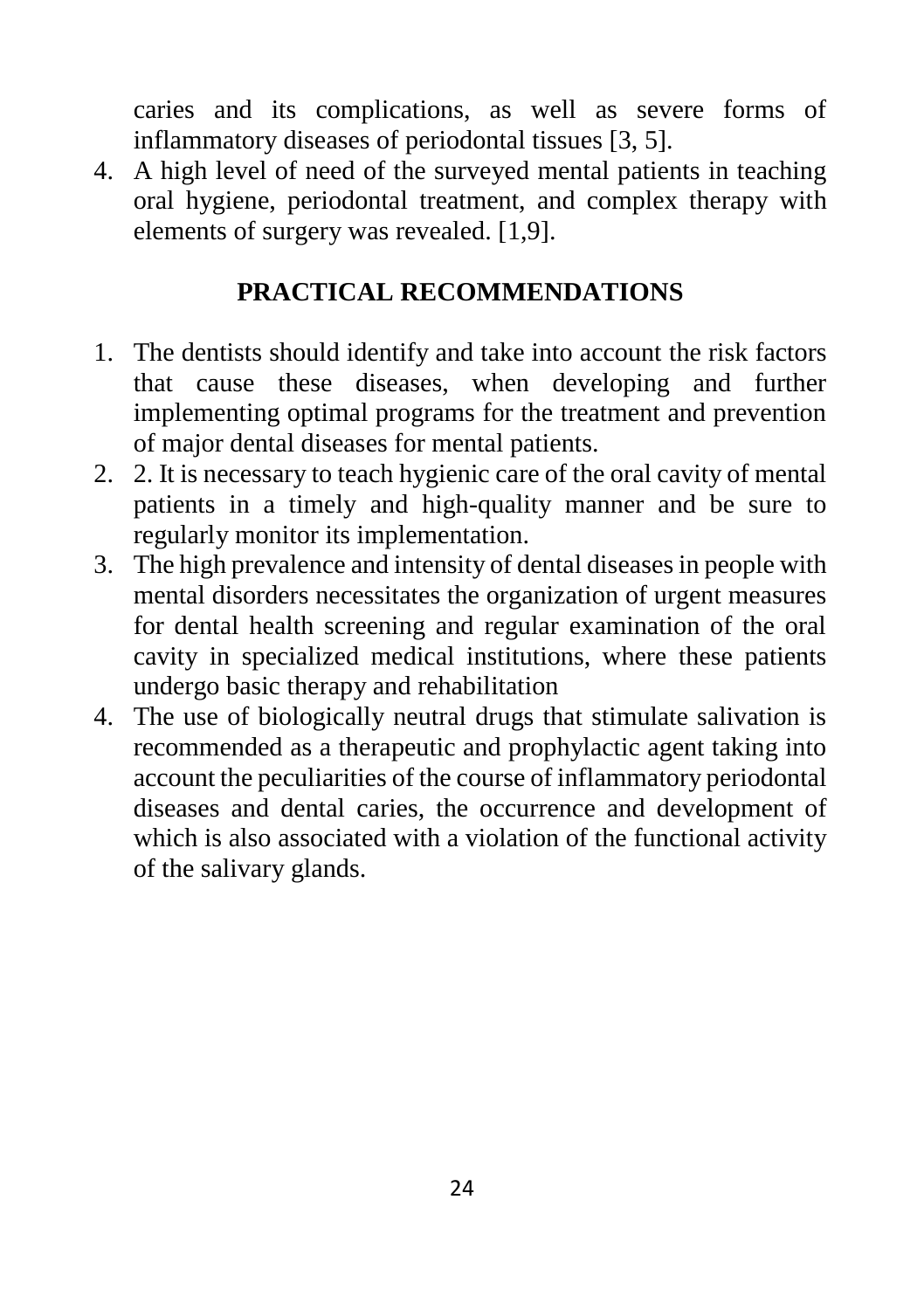#### **The list of papers published on the topic of the dissertation:**

- 1. Герайбейли Г.Ч., Мамедов Р.М., Оруджев А.В., Расулова М.А. Состояние и коррекция стоматологического статуса у психических больных с разработкой и внедрением патогенетически обоснованных лечебно-профилактических мероприятий/ Azərbaycan Təbabətinin Müasir Nailiyyətləri, - 2015,- № 3,- Səh. 157-161.
- 2. Məmmədov R.M., Rəsulova M.A. Psixomatik pozğunluqlar zamanı paradont toxumalarında baş verən dəyişikliklər /"Azərbaycanda anatomiya məktəbinin banisi Əməkdar Elm Xadimi prof.Kamil Əbdül-Salam oğlu Balakişiyevin anadan olmasının 110 illik yubileyinə həsr olunmuş Beynəlxalq elmi konfrans" materiallarının toplusu. Bakı-2016,- səh. 81.
- 3. Мамедов Р. М., Гасанов В. М., Архмамедов А.М., Ниязова Г. А., Расулова М. А. Особенности состояния органов и тканей полости рта у психически больных /"Sağlamlıq" elmipraktik jurnal, Bakl- 2017,- № 5,- səh.117-122.
- 4. Алиева Э. Р., Расулова М. А. Психические нарушения как фактор риска развития стоматологических заболеваний / «Евразийское Научное Объединение» Эффективные исследования современности XXXII Международная научная конференция, октябрь, - 2017,- № 10(32), - стр. 92- 94.
- 5. Расулова М. А. Частота встречаемости воспалительных заболеваний пародонта у психических больных / «Биомедицина» ежеквартальный научный журнал, -2017,- № 3,- стр. 46–51.
- 6. Мамедов Ф. Ю., Архмамедов А.М., Гасанов В. М., Расулова М. А. Частота встречаемости воспалительных заболеваний пародонта у психических больных / Azərbaycan Tibb Jurnalı, elmi-praktik jurnal, Bakı – 2017, - No4, -səh. 105–110.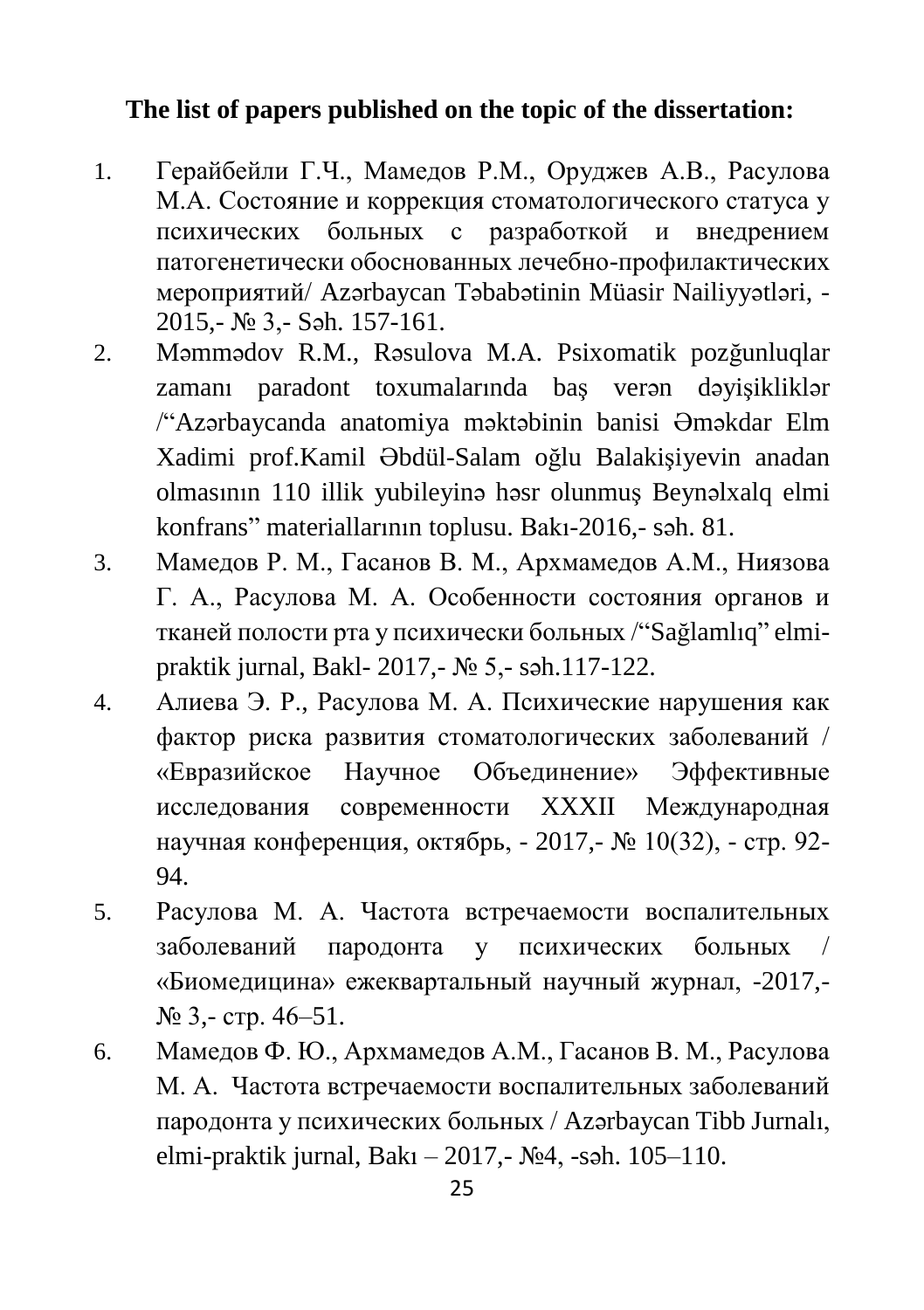- 7. Ахмедов С. И., Гусейнова Р. Н., Расулова М. А. Стоматологический статус у лиц с хронической патологией /Матерıали все украïнськоï науково-практичноï конференцïï молодих учених, «медична наука в практику охорони здоров'я», Полтава, -17 листопада 2017 року. -стр.17.
- 8. Расулова М. А. Неготивное воздействиесоматических патологи на состояние органов и тканей полости рта / «Bicник стоматологii», Науково-практичний журнал, Одесса-2019, - № 4,- стр.16-24
- 9. Мамедов Ф. Ю., Алиева Е. Р., Мамедов Р. М., Расулова М. А. Определение основных направлений организации стоматологической помощи для пациентов с психическими заболеваниями / «East European Science Journal», East European Scientific Journal Wschodnioeuropejskie Czasopismo Naukowe, - 2019, - № 1(41), - p.37-41.
- 10. Мамедов Р.М., Расулова М.А. Стоматологический статус пациентов с психическими расстройствами / Казанский медицинский журнал -2019,- № 3,- том 100, стр.434-438.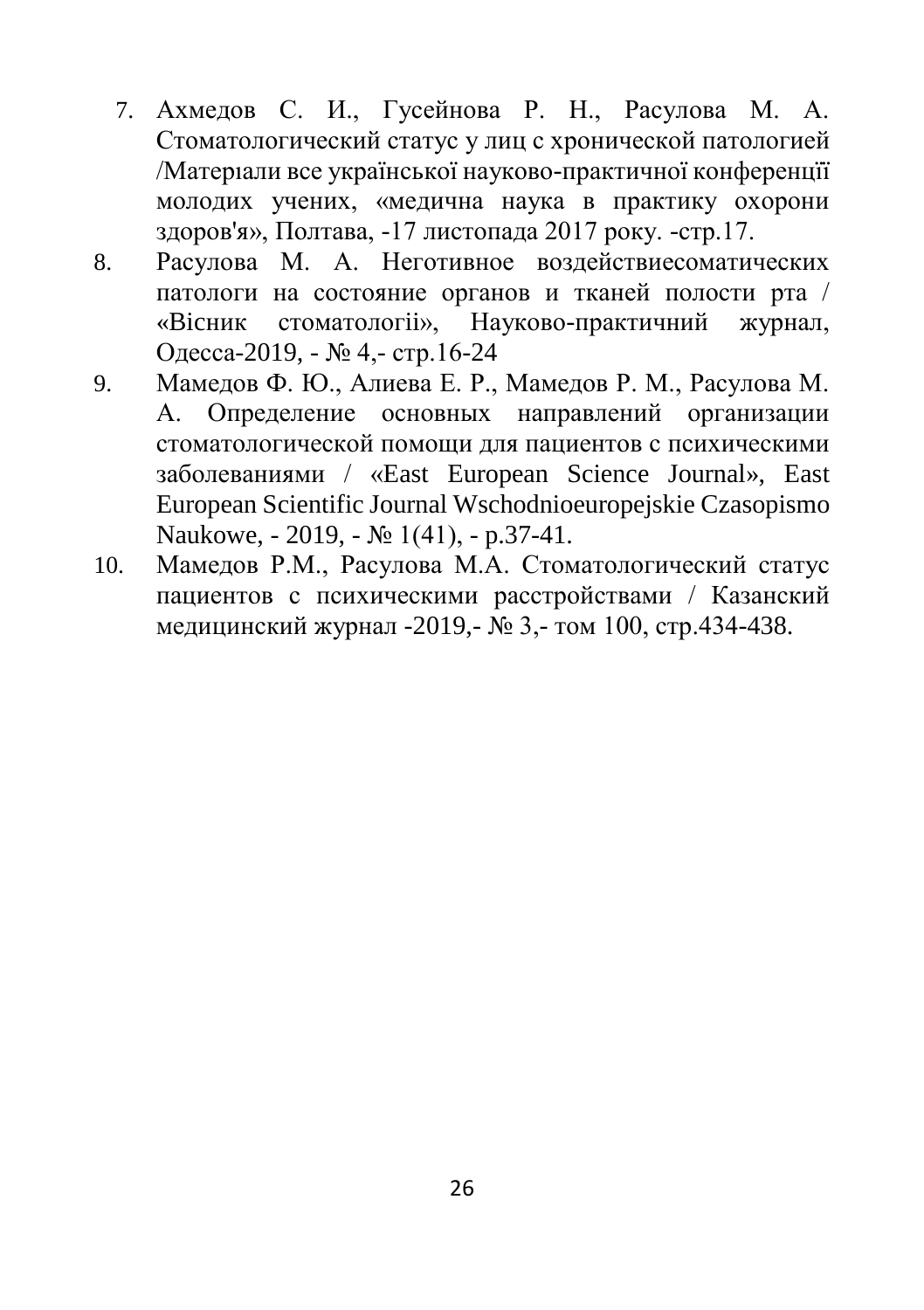$T$ The defense will be held on  $\frac{dV}{d\theta}$  State 2022 at the basis the meeting of the Dissertation council ED 2.05 operating at the basis<br>of the Azerbaijan Medical University

Address: AZ1022, Baku, st. A.Gasimzade 14 (conference hall).

The dissertation can be found in the library of Azerbaijan Medical University Library

The electronic versions of dissertation and abstract are available on the official website of the Azerbaijan Medical University (www.amu.edu.az)

The abstract has been sent to the appropriate addresses on<br>" "ab" eiay